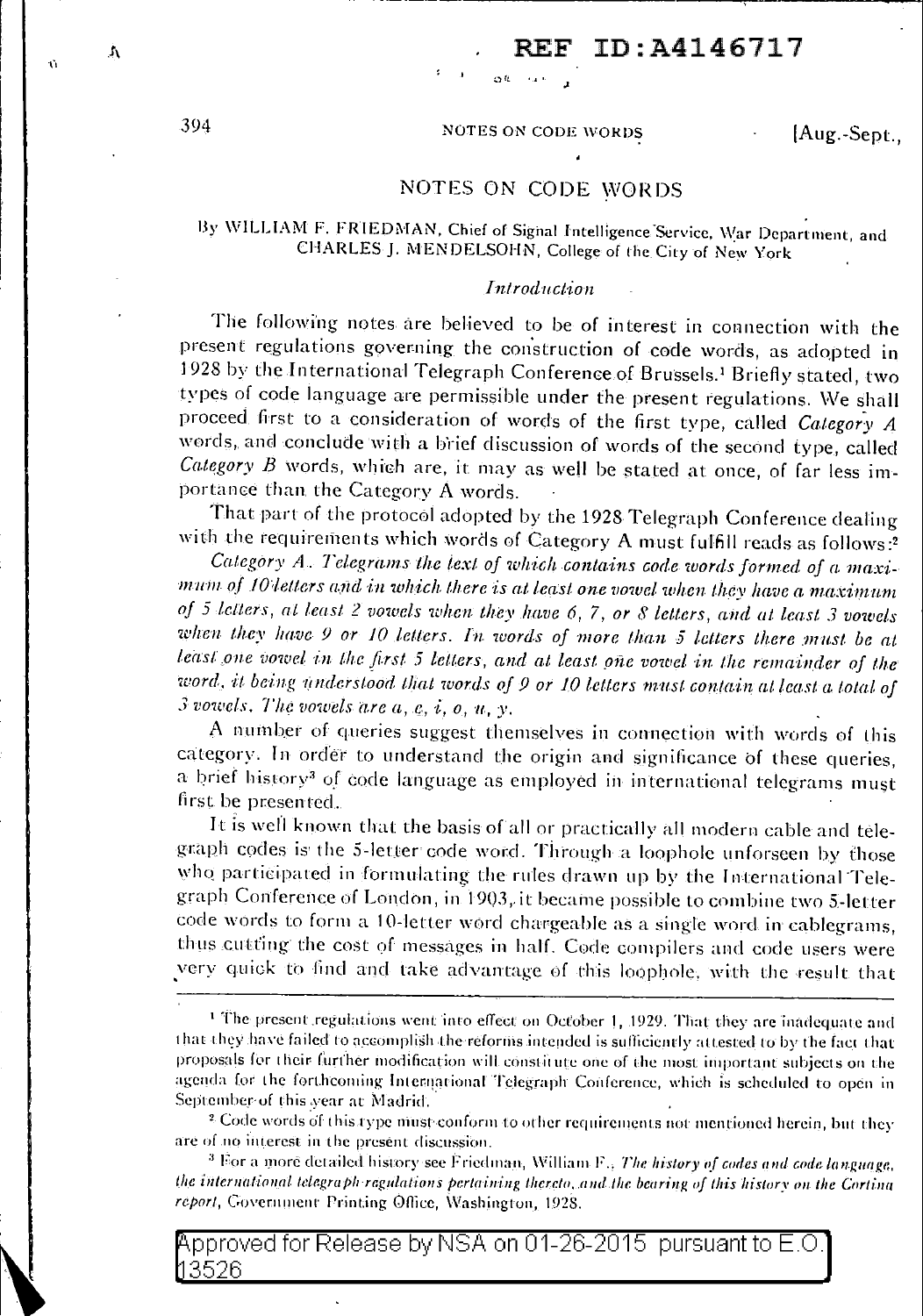## 1932] NOTES ON CODE WORDS 395

within a short time 5-letter codes became very widespread and have by this time practically superseded all other types of codes in international cable and radio communications. Thus, while theoretically the 1928 regulations governing. Category A code language are applicable to codes based upon words of a length up to 10 letters, 'in practice they are aimed at codes based upon 5-letter words which, as every code user now knows, are to be combined in pairs to form singly-charged-for lO-letter words. Now let us suppose that in a given code there are some 5-letter words with only one vowel. (With one or two exceptions, this is actually the case in the 5-letter codes constructed up to 1929.) It follows that in a certain number of cases there will be brought together, in the pairing of two 5-letter words to form a single l 0-letter word, two words each containing a single vowel, resulting in the formation of a 10-letter word with only two vowels. According to the present regulations, such a word would have to be charged for as two words, thus increasing the cost of messages to an extent more or less dependent upon the number of code words containing only one vowel.<sup>t</sup> The only absolutely sure way of avoiding this source of surcharge is to arrange that *every* word in the code contain at least two vowels. Thus, while the regulations do not specifically state that each 5-letter code word of Category A must contain at least two vowels, it is clear that, in order to insure that the pairing of two 5-letter groups will in *no case* result in the formation of a 10-letter word with only two vowels, *each 5-letter word must contain at least two vowels*. The new codes (those published since October l, 1929) take this indirectly imposed requirement into account..

Thus far we have been dealing with certain limitations imposed upon codes by the regulations themselves. We come now to the consideration of a very important limitation imposed upon modern c9des as a result of practical difficulties inherent in telegraphic communication.

From the earliest days of codes based upon the 5-letter artificial word, it was recognized that some method or device is necessary whereby errors of transmission can be more or less automatically detected and corrected by the recipient of a message; otherwise communication by means of such artificial words becomes impractical. Of the methods elaborated for this purpose, that based tipon the principle of including within a given code only such words as differ from one another in at least 2 letters has proved to be the most satisfactory, and has pracl'ically superseded all other methods. The 2-letter difference may consist in:

(1) A difference in the identity of  $2$  letters. For example, if the code contains the word ABABA, it must not contain any word differing from it in only one letter, such as ABABE, ABACA, ABEBA, ACABA, or EBABA. But words

p.

 $\mathbf{r}$  It is incorrect to assume that the number of 10-letter words that will be subject to the double charge is directly dependent upon the actual number of single-vowel, 5-letter words present in the code. Only an actual test made upon many bonafide messages, all prepared with the same code, can satisfactorily determine the number of doubly-charged-for words to be expected for that code, because the words and phrases of any code are employed with greatly varying frequencies.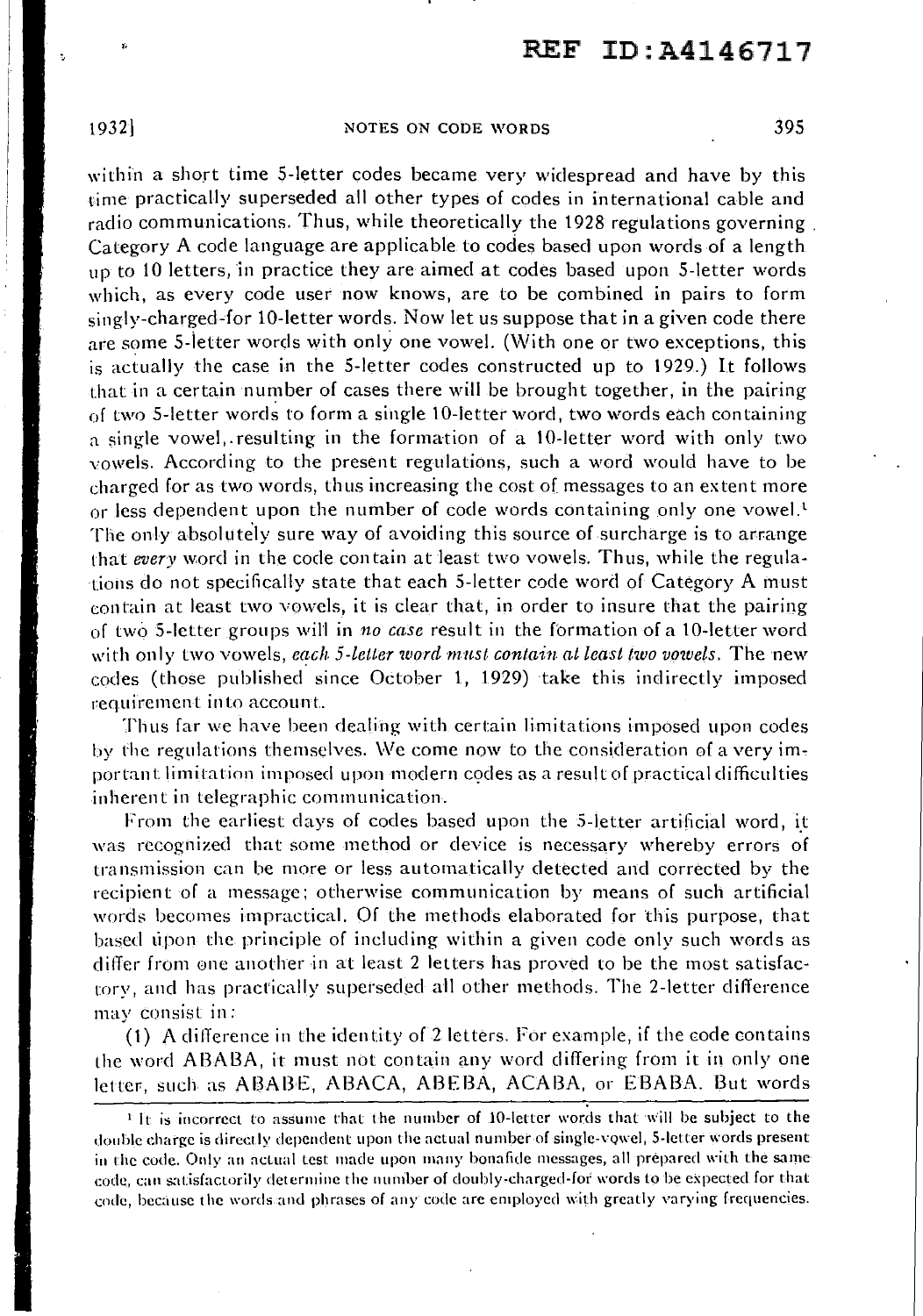396 **NOTES ON CODE WORDS** [Aug.-Sept.,

differing from ABABA in at least two letters, such as ABACE, ABEBE, ACEBA. ECABA, ABECA, etc., are permissible.

(2) A difference in the position of 2 letters. For example, if the code contains the word ABECI, it may contain words such as EBACI, ACEBI, ABICE, BAECI, AEBCI, etc. In the early codes, no attempt was made to eliminate or to suppress one or the other member of a pair of words differing simply in the positions occupied by two adjacent letters. Many of them contained groups, such as ABECI and ABEIC, which are easily converted one into the other by a common type of psychological *lapsus calami* referred to in code work as "transposition." But in the better codes constructed up to about the year 1925, the authors have usually recognized the necessity of avoiding the possibility of errors introduced by a transposition of adjacent letters, and, to a very large extent, have succeeded in eliminating or almost completely suppressing this source of error. Something will be said of this later in these notes. In the more modern codes serious attempts have been made to efiminate errors due to transpositions of both adjacent and alternate letters, and it may be said that the problem is rather a difficult one.

(3) A difference in the identity of one letter and in the position of another. For example, if the code contains the word ABECK, the following would be legitimate words in the same code: ABERC, AERCK, etc.

In short, when at least two homologous letters in a pair of code groups differ in their identities, the code words are said to present a 2-letter difference.

In what: follows we shall refer to *classes* and *subclasses* of words. By the designation *class*, we refer to a set of words merely by indicating the *number* of their constituent vowels and consonants. Using the symbol  $C$  to represent any of the  $20$  consonants, and the symbol  $V$  to represent any of the 6 vowels, the designation " $3V/2C$ " merely indicates that words of this class contain 3 vowels and 2 consonants, without indicating the positions occupied by any of these constituent elements. Under each class, except the first and last, there are different subclasses of words with respect to' the exact arrangement or *position* of the vowels and the consonants composing them. In the accompanying Table I there are shown the six classes and the 32 subclasses of words which can be constructed by taking vowels and consonants in groups of five letters.

If we wish to compose 5-letter words imposing no limitations other than that they must show a 1-letter difference, we may place any one of 26 letters in each of the live positions and shall thus have a total of  $26 \times 26 \times 26 \times 26 \times 26 = 10$  $11,881,376$  words. We may consider that we are here concerned with a simple multiplication involving five factors the numerical value of each of which is equal to the number of elements available for permutation.

If, however, we now impose the limitation that the words shall show a difference of two letters, the number of words that can be composed will be considerably reduced, because, in the parlance of code compilers, it is necessary to "sacrifice one of the letters." Just what this means will now be explained.

 $\ddot{\phantom{a}}$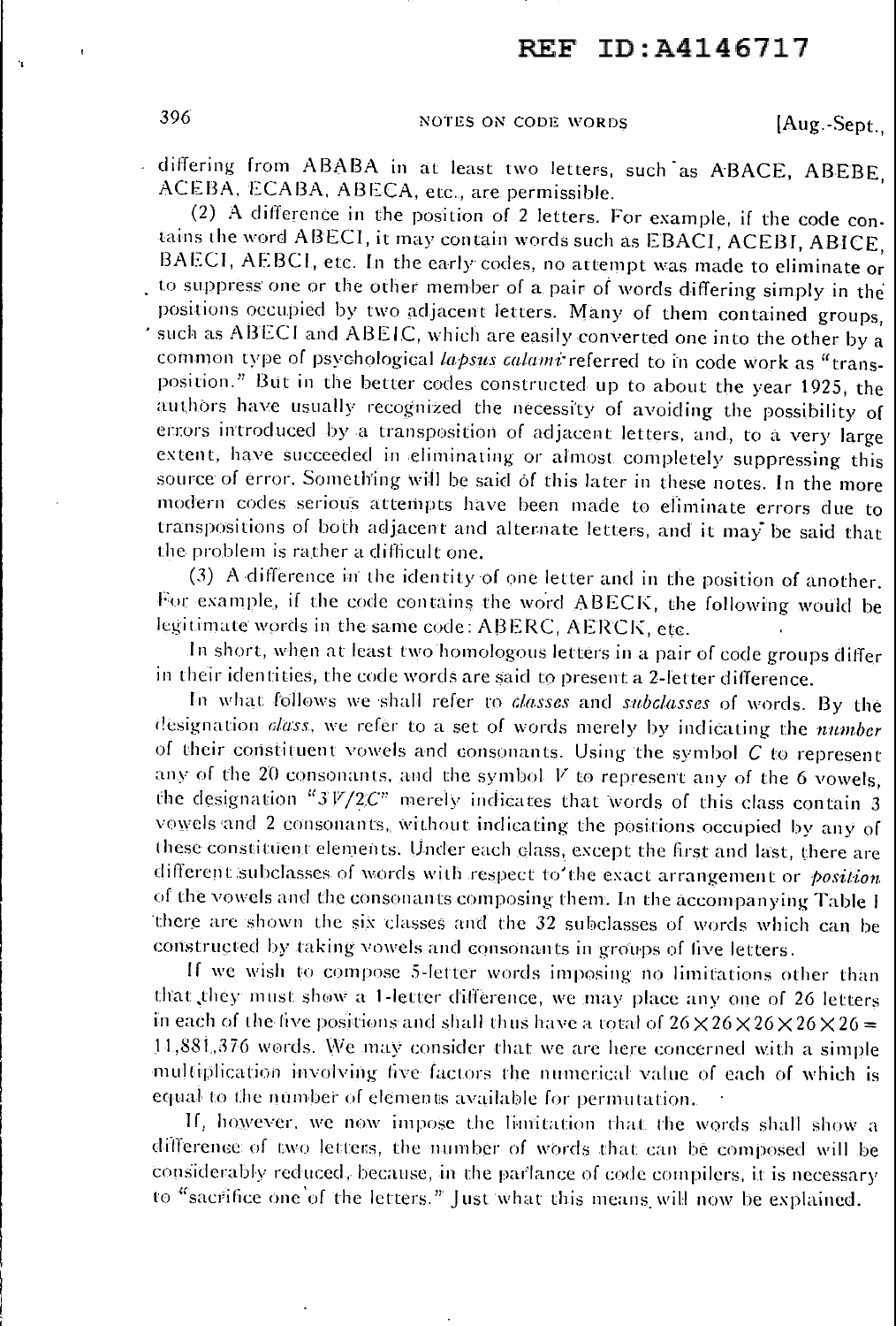1932] NOTES ON CODE WORDS 397

| Class                                                                                                                                                                                                                                                                                                                                                                                                                                                                                                          |                                              | <b>Subclass</b> |     | Class                                                         |                   | <b>Subclass</b> |
|----------------------------------------------------------------------------------------------------------------------------------------------------------------------------------------------------------------------------------------------------------------------------------------------------------------------------------------------------------------------------------------------------------------------------------------------------------------------------------------------------------------|----------------------------------------------|-----------------|-----|---------------------------------------------------------------|-------------------|-----------------|
| Description<br>No.                                                                                                                                                                                                                                                                                                                                                                                                                                                                                             | No.                                          | Description     | No. | Description                                                   | No.               | Description     |
| $1, \ldots, 5V, \ldots, \ldots, 1$                                                                                                                                                                                                                                                                                                                                                                                                                                                                             |                                              | <i>VVVVV</i>    |     |                                                               | $\left(17\right)$ | CCCVV           |
|                                                                                                                                                                                                                                                                                                                                                                                                                                                                                                                |                                              |                 |     |                                                               | 18                | CCVCV           |
|                                                                                                                                                                                                                                                                                                                                                                                                                                                                                                                |                                              | <i>VVVVC</i>    |     |                                                               | 19                | CVCCV           |
| $\begin{array}{c c c c} & & z & VVVVC \\ \hline \end{array} \begin{array}{c} & & z & VVVVC \\ \end{array}$<br>$\begin{array}{c} & & & z & VVVVC \\ \end{array} \begin{array}{c} & & & & & & \\ \end{array} \begin{array}{c} & & & & & & & \\ \end{array} \begin{array}{c} & & & & & & & \\ \end{array} \begin{array}{c} & & & & & & & & \\ \end{array} \begin{array}{c} & & & & & & & & \\ \end{array} \begin{array}{c} & & & & & & & & & \\ \end{array} \begin{array}{c} & & & & & & & & & \\ \hline & & & &$ |                                              |                 |     | $1 \vee \ldots \dots 2 \vee 3C \dots \dots$                   | 20                | <b>VCCCV</b>    |
|                                                                                                                                                                                                                                                                                                                                                                                                                                                                                                                |                                              |                 |     |                                                               | $\overline{21}$   | CCVVC           |
|                                                                                                                                                                                                                                                                                                                                                                                                                                                                                                                |                                              |                 |     |                                                               | 22                | CVCVC           |
|                                                                                                                                                                                                                                                                                                                                                                                                                                                                                                                |                                              | CVVVV           |     |                                                               | 23                | VCCVC           |
|                                                                                                                                                                                                                                                                                                                                                                                                                                                                                                                |                                              |                 |     |                                                               | 24                | CVVCC           |
|                                                                                                                                                                                                                                                                                                                                                                                                                                                                                                                |                                              | <b>VVVCC</b>    |     |                                                               | 25                | <i>VCVCC</i>    |
|                                                                                                                                                                                                                                                                                                                                                                                                                                                                                                                | $\begin{bmatrix} 8 \\ 9 \\ 10 \end{bmatrix}$ | <b>VVCVC</b>    |     |                                                               | 26                | <b>VVCCC</b>    |
|                                                                                                                                                                                                                                                                                                                                                                                                                                                                                                                |                                              | VCVVC           |     |                                                               |                   |                 |
|                                                                                                                                                                                                                                                                                                                                                                                                                                                                                                                |                                              | CVVVC           |     |                                                               |                   | <b>VCCCC</b>    |
| $111$ 3 $V/2C$ $\begin{cases} 11 \\ 12 \end{cases}$                                                                                                                                                                                                                                                                                                                                                                                                                                                            |                                              | <i>VVCCV</i>    |     | V 1 $V/4C$ $\begin{cases} 27 \\ 28 \\ 29 \\ 30 \end{cases}$ . |                   | CVCCC           |
|                                                                                                                                                                                                                                                                                                                                                                                                                                                                                                                |                                              | <i>VCVCV</i>    |     |                                                               |                   | CCVCC           |
|                                                                                                                                                                                                                                                                                                                                                                                                                                                                                                                | 13                                           | CVVCV           |     |                                                               |                   | CCCVC           |
|                                                                                                                                                                                                                                                                                                                                                                                                                                                                                                                | 14                                           | <b>VCCVV</b>    |     |                                                               | 31                | CCCCV           |
|                                                                                                                                                                                                                                                                                                                                                                                                                                                                                                                | 15                                           | CVCVV           |     |                                                               |                   |                 |
|                                                                                                                                                                                                                                                                                                                                                                                                                                                                                                                | -16                                          | CCVVV           |     | $VI.$ , $5C$ 32                                               |                   | CCCCC           |

TABLE I

Consider for example, code words of two letters. Obviously, with an alphabet  $\delta$ f 26 letters a total of 26 $\times$ 26, or 676, 1-letter difference pairs can be constructed. Such pairs will represent *all* the permutations of the 26 letters taken 2 at a time, such as AB, BA, AC, CA, etc. But if a 2-letter difference is desired. then only a total of 26 different pairs can be constructed, whether the pairs be simple doublets, such as  $AA$ ,  $BB$ ,  $\cdots$ ,  $ZZ$ , or permutations of 2 different letters, such as  $AB$ ,  $BC$ ,  $\cdots$ ,  $ZA$ . Thus, the formula for 1-letter difference pairs, 26°, becomes modified to 26<sup>(2–1)</sup> in order to take care of a 2-letter difference. Of the two factors in the multiplication  $26\times 26$ , one will be reduced to unity, which is what the code compiler really means when he says that "one of the letters must be sacrificed." Similarly, in the case of 3-letter words, the total number of 1-letter difference words is  $26<sup>3</sup>$  or 17,576 words; but if a 2-letter difference is desired the total number becomes reduced to  $26^{(3-1)} = 26^2 = 6.76$ words. For 4-letter groups with a 2-letter difference the number becomes  $26<sup>3</sup>$ words; and for 5-letter groups with a 2-letter difference, 264 or 456,976 words. A general formula may be derived from the foregoing·:

Number of 2-letter difference words= $\lambda^{(n-d+1)}$ .

where  $\lambda$  = the number of elements in the alphabet,  $n=$  the number of characters per word,  $d =$  the differential.

So far we have imposed no restrictions on the *kind* of letter that may occupy any given position in a word: any letter may be a vowel or a consonant as we happen to take it. If we restrict the number of vowels or the number of consonants allowed to a word, the case is altered. When we demand a consonant we are limited to 20 letters instead of 26, and when we demand a vowel, we. are

 $\lambda$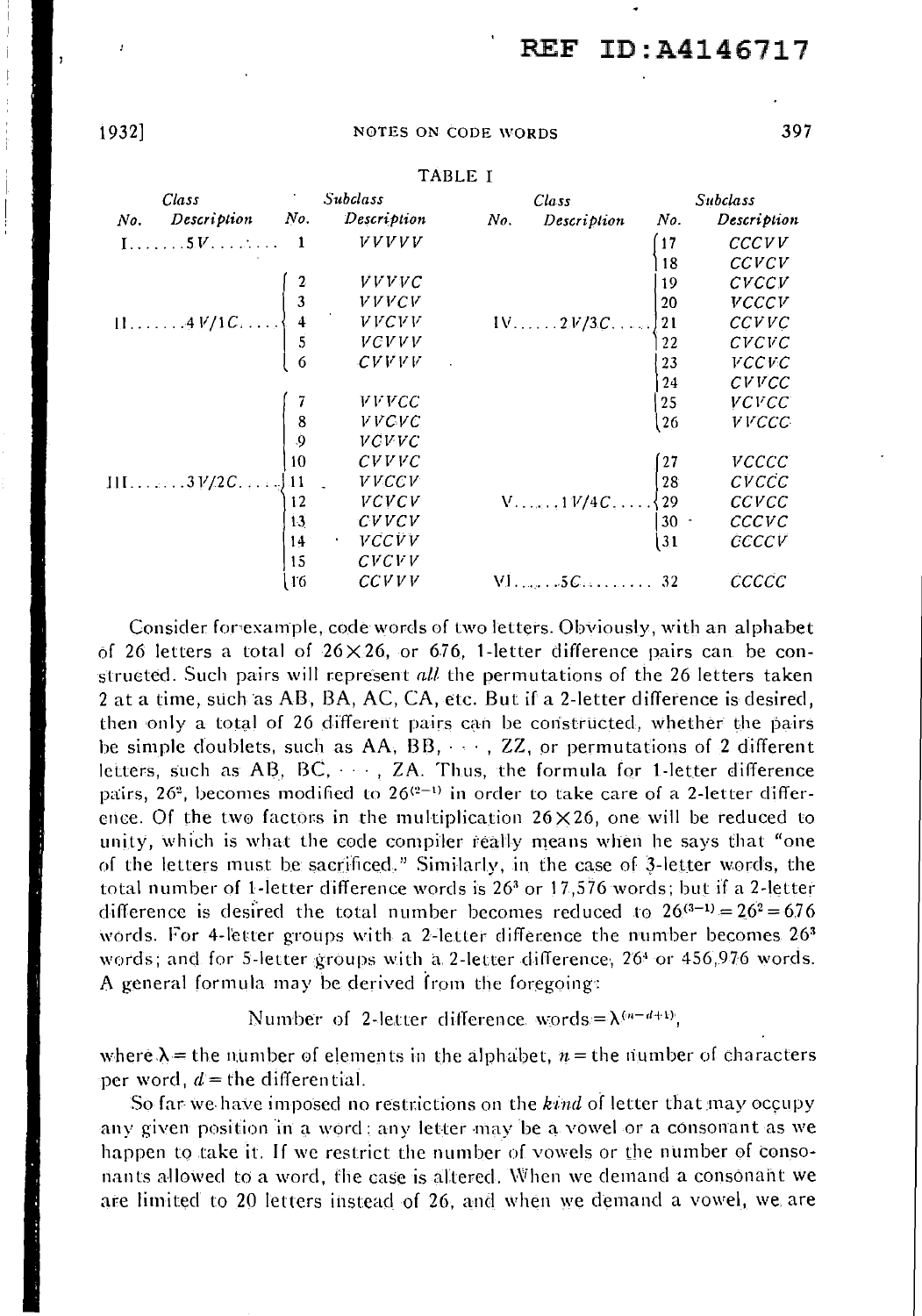398 NOTES ON CODE WORDS [Aug.-Sept., ·

limited to 6 letters instead of 26. If we wish to form *alt* the words that can be composed containing, say 1 consonant followed by 4 vowels, i.e., words of the form  $CVVVV$ , we shall have  $20 \times 6 \times 6 \times 6 \times 6 = 25,920$  words each differing from all the others in at least one letter.

If, in addition to limiting ourselves to words consisting exclusively of one consonant followed by four vowels, we make the further demand that our Words shall differ among themselves in at least two letters, we shall further lessen their number. We have already seen that the requirement of a 2-letter difference entails the sacrifice of one factor, or rather the reduction of one factor to unity. Just what this sacrifice will mean when we limit ourselves to a certain number of vowels and a certain number of consonants in each word will become plain as we proceed.

*Query* I

What is the theoretical maximum number of 5-letter code words that can be constructed with a minimum 2-letter difference, each code word containing a minimum of 2 vowels?

## *Solution*

I. Table 11 shown below sets forth in brief form all the classes of 5-letter code words and the maximum number of 2-letter difference words in each class. Some explanation as to how the totals for each class of words are derived is added.

## TABLE '11

Based upon an Alphabet of 20 Consonants and 6 vowels

| Description                                                                                                                                                                                                                                                                                                                                                                                                                                                                                                 | Maximum number of<br>2-letter-difference<br>words |
|-------------------------------------------------------------------------------------------------------------------------------------------------------------------------------------------------------------------------------------------------------------------------------------------------------------------------------------------------------------------------------------------------------------------------------------------------------------------------------------------------------------|---------------------------------------------------|
| (1) Class $I = With.5V = 6 \times 6 \times 6 \times 6 \times 1 = 1.296$<br>(2) Class 11—With $4V/1C = 6 \times 6 \times 6 \times 6 \times 1 = 1,296; 1,296 \times 5 = 6,480$<br>(3) Class 111—With $3V/2C = 6 \times 6 \times 6 \times 20 \times 1 = 4,320; 4,320 \times 10 = 43,200$<br>(4) Class IV—With $2V/3C = 6 \times 6 \times 20 \times 20 \times 1 = 14,400$ ; $14,400 \times 10 = 144,000$<br>(5) Class V—With $1V/4C = 6 \times 20 \times 20 \times 20 \times 1 = 48,000$ ; 48,000 × 5 = 240,000 | $= 1.296$                                         |
| (6) Class VI—With 5C $= 20 \times 20 \times 20 \times 20 \times 1 = 160,000$                                                                                                                                                                                                                                                                                                                                                                                                                                | $= 160,000$                                       |

(1) In Class I (words composed of 5 vowels) the number of words is the same as if we were forming our words from a 6-letter alphabet. If we allow for a 2-letter difference, which means that we must reduce one of the live factors to unity, we shall, accordingly, have  $6 \times 6 \times 6 \times 6 \times 1 = 1,296$  words.

(2) Class II consists of words composed of 1 consonant and  $4$  vowels. There are 5 subclasses according to the position occupied by the consonant. If we take the consonant as the first letter of each word, we can divide our 5 letters into two groups—one of 2 letters,  $CV$ , and one of 3 letters,  $VVV$ . If we use all the  $V \overline{V} V$  groups, we shall have  $6 \times 6 \times 6 = 216$   $VV V$  groups. Each of these must now be combined with as many  $CV$  groups as possible to make 5-letter words. Each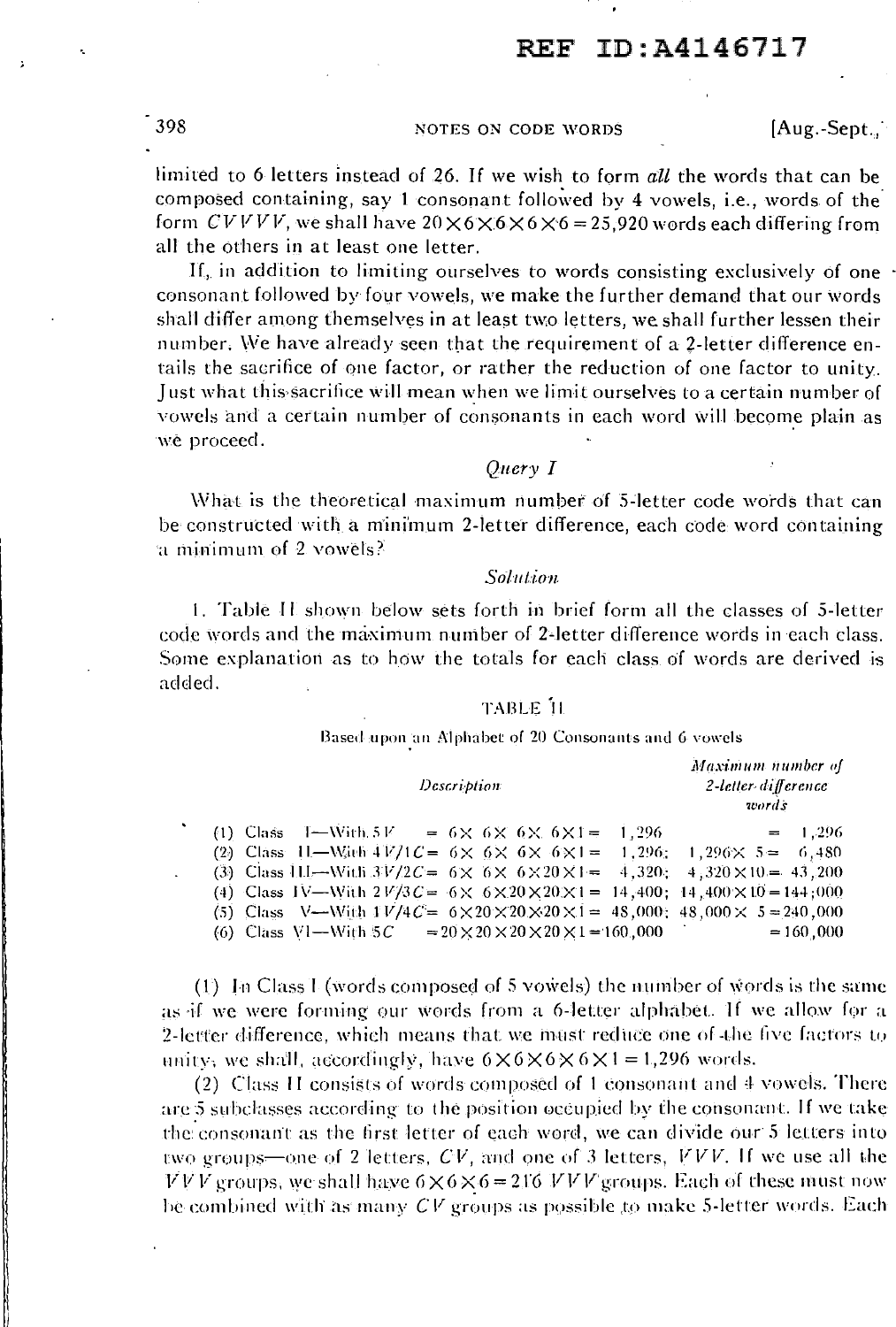## 1932] NOTES ON CODE WORDS 399

of the  $CV$  groups with which any one  $VVV$  group is combined must differ from the other groups combined with the same  $VVV$  group in 2 letters. (We could not, for example, use both BAAAA and BEAAA.) Despite the availability of 20 consonants, since there are only 6 vowels in the alphabet we can form only 6  $CV$  groups differing each from all the other  $CV$  groups in 2 letters. We can, for example, combine AAA with BA, CE, DI, FO, GU, HY, but with no more CV groups. Having now associated 6 CV groups with AAA, we can associate 6 others with AAE, say BE, CI, DO, FU, GY, HA, and .so on with our remaining  $VVV$  groups. Thus we may obtain  $6 \times 216 = 1,296$  groups of the type  $CVVVV$ . Since our single consonant can occupy any one of 5 positions in the word, the grand total of  $1 \frac{C}{4}$  words will be  $5 \times 1,296 = 6,480$ .

(3) It is not possible to increase this number. It is true that we have used only 6 different consonants in all, but the remaining 14 consonants are of no value, for if we use them to replace the single consonant already used in the words we have formed, we shall obtain new words differing in only one letter from those we already have. If, for example, we have BAAAA, CAAAE, DAAAI, FAAAO, GAAAU, HAAAY, we cannot use JAAAA, KAAAE, LAAAI, MAAAO, NAAAU or PAAAY. The case is the same no matter what position in the word the single consonant occupies. And it is manifestly impossible to add to our words' by additional vowel variations as those variations have already 'been exhausted.

(4) It is important to note in the foregoing explanation that the number of permutations of the complete set of 20 consonants suffers a serious reduction as a result of the association of the consonants with a much more limited number of vowels. It is clear, in fact, that if there were but six consonants available instead of 20 the total number of Class II words would still remain the same, 6,480. Fourteen consonants are wholly valueless in composing these words.

*(S)* Perhaps a concrete example employing a miniature alphabet will be useful in demonstrating this point conclusively. For this purpose, let us take an alphabet composed of three vowels, A, E, I, and of five consonants, B, C, D<sub>r</sub> F, C, to form 4-letter words with a 2-letter difference. If we require that all four letters be vowels, we shall be able to form, with three vowels,  $3\times3\times3\times1=27$ 4-letter words with a 2-letter difference. If we set up a further lim'itation and demand that the first three letters be vowels and the last a consonant  $(VVVC)$ , we can produce no more words than when all four letters were vowels, viz., 27, because, despite the availability of five different consonants, we are unable to make use of them all, as will now be shown.

(6) Let us assume that our  $VVVC$  words are divided into two-sections,  $VV$ and VC. For VV we have  $3 \times 3 = 9$  possibilities. For VC we have  $3 \times 5 = 15$ , if we are forming only 1-letter difference words; but, as we have already seen, in order to obtain a 2-letter difference we must "sacrifice" one factor, that is, reduce it to unity. Now we cannot sacrifice the vowel of the  $VC$  section with its factor value of 3, and keep the consonant with its factor value of 5, because we are unable to use the full factor value of the consonant *unless the consonant has*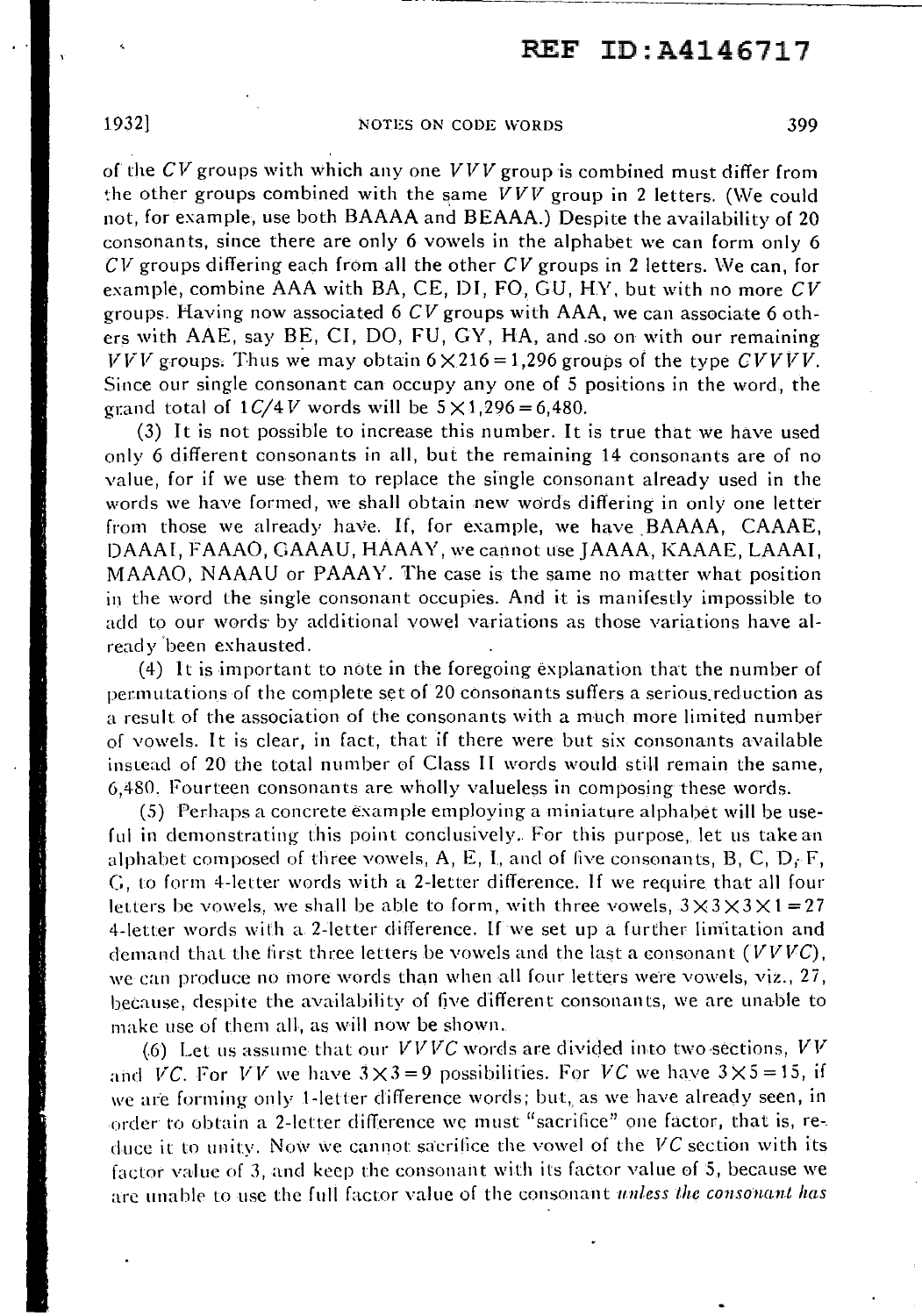## ·400 NOTES ON CODE WORDS [Aug.-Sept.,

another letter with a factor value of 5 with which it can be permutatively associated. Since under the conditions of the problem this consonant must be associated with vowels, of which there are only three, our single consonant loses its factor value of *5* and becomes reduced to 3. It is now immaterial whether the factor that must be "sacrificed" in making the final calculation be considered as that pertaining to the· vowel or to the consonant: the full number of words is  $3 \times 3 \times 3 \times 1 = 27$ . We may actually form a set of *VVVC* words under the conditions given:

|  |  |  | AAAB EAAC IAAD AEAC EEAD IEAB AIAD EIAB IIAC |  |
|--|--|--|----------------------------------------------|--|
|  |  |  | AAEC EAED IAEB AEED EEEB IEEC AIEB EIEC IIED |  |
|  |  |  | AAID EAIB IAIC AEIB EEIC IEID AIIC EIID IIIB |  |

We have here our full quota of 27 words, and have not used the consonants  $F$ and G at all. We can use them if we will, but only to replace  $B$ ,  $C$ , or  $D$ , and that will give us merely *alternative* words, not additional ones. (For example, we might have AIAG or IEAF, but each of these will show only a I-letter difference from some words we already have.)

 $(7)$  In computing the total number of possible words with a 2-letter difference, composed of a mixture of vowels and consonants (always assuming that the consonants outnumber the vowels in the alphabet employed) if the words have one consonant each, the factor value of the set of consonants is exactly the same as that of the set of vowels with which the consonants must be associated: and then, as regards the factor which must be reduced to unity or "sacrificed," it is immaterial which is the one considered to have been sacrificed, that pertaining to the vowels or that pertaining to the consonants. If the words contain more than one consonant each, one of the factors pertaining to the consonant positions must be reduced to unity while all other factors will retain their full value.

(8) From the foregoing this general rule may be stated: In a set of unequal factors which are used as a basis for computing the total number of d-letter difference words that may be constructed, there must be at least *d* .factors of equal and maximum value, and  $(d-1)$  of them must be reduced to unity while all other factors retain their full value.

(9) In Class III, the  $2\frac{C}{3}V$  class, we can form 10 subclasses, according to the positions occupied by the 2 consonants- $CCVVV$ ,  $CVCVV$ ,  $CVVCV$ ,  $CVPVVC$ ,  $VCCVV$ ,  $VCVCK$ ,  $VCVVC$ ,  $VVCCV$ ,  $VVCCC$ ,  $VVVCC$ . It is obvious that each of these subclasses will yield the same number of words. Applying- the general formula derived above to any of the foregoing ten subclasses, say the subclass  $CCVVV$ , we have  $20 \times 1 \times 6 \times 6 \times 6 = 4320$  words for this subclass. Since there are 10 subclasses to each of which the same formula is appficable, we obtain a grand total of  $10 \times 4,320 = 43,200$  words of the  $2C/3V$  class.

 $(10)$  Proceeding with Class IV as with Class III, we find that there are again 10 subclasses, corresponding to the 10 possible positions of the consonants. Taking any subclass, for example,  $CCCVV$ , and applying the general formula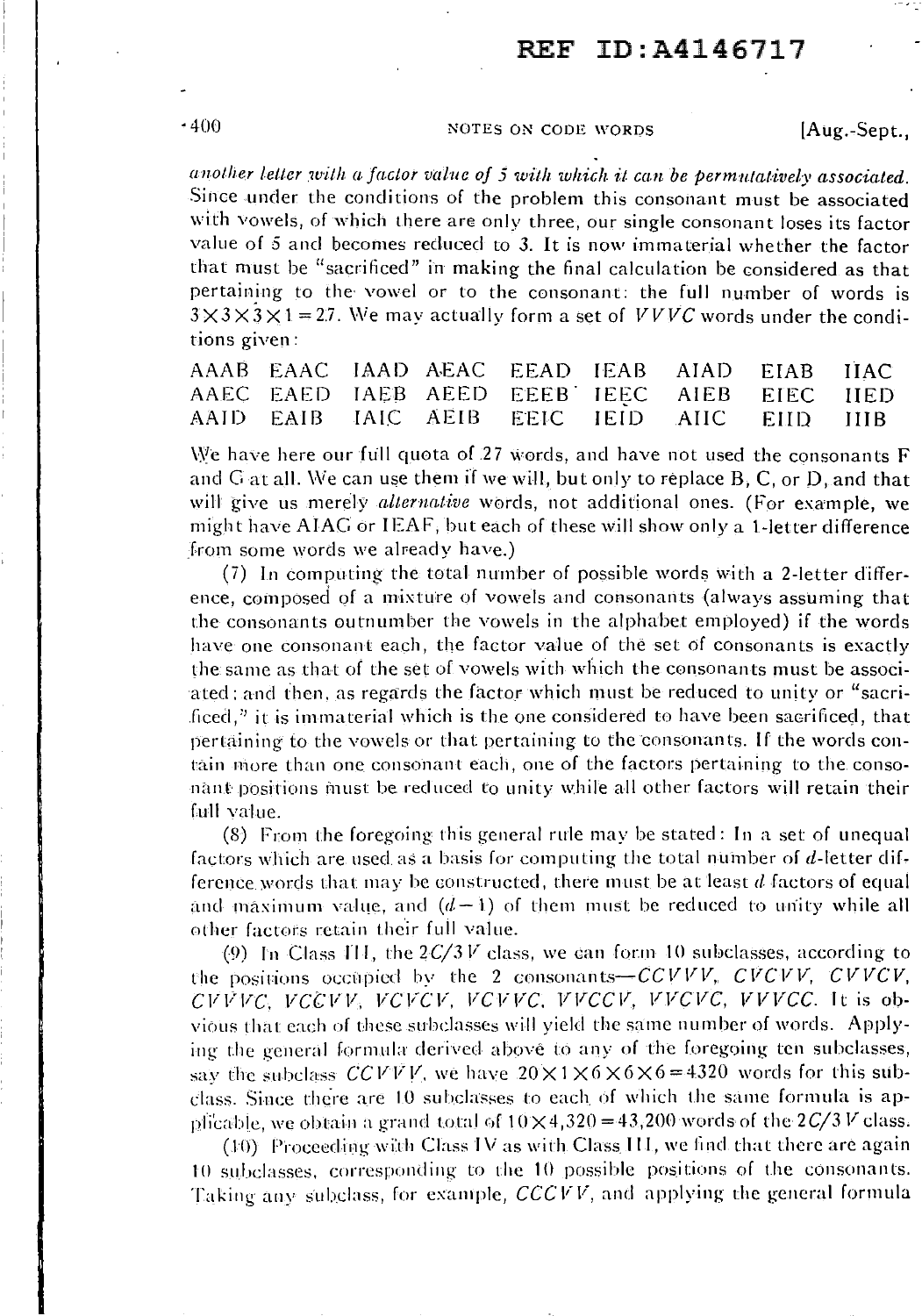------------------------

1932 NOTES ON CODE WORDS 401

we have  $20 \times 20 \times 1 \times 6 \times 6 = 14,400$  words. For 10 subclasses we have  $10 \times 14,400$  $= 144,000$  words.

(11) Similarly Class V (4C/1 V) will yield  $20 \times 20 \times 20 \times 1 \times 6 = 48,000$  words for each position of the single vowel, or a total of  $5 \times 48,000 = 240,000$  words for the en tire Class.

(12) Class VI (5C) will give  $20 \times 20 \times 20 \times 20 \times 1 = 160,000$  words.

2. \Ve are ready now to study Table II with a view to finding an answer to the question posited: \Vhat is the theoretical maximum number of 5-letter code words that can be constructed with a minimum 2-letter difference, each code word containing a minimum of two vowels?

3. Three hypotheses may be considered with respect to how we can obtain from Table II the maximum number of code words conforming to the foregoing specifications. They are:

1st hypothesis: The maximum number may be obtained by taking *all* the words of any one class.

2nd hypothesis: The maximum number may be obtained by taking *all* the words of two or more classes without introducing any "conflicts," i.e., without violating the 2-letter differential in the case of even a single pair of words.

3rd hypothesis: The maximum number may be obtained by taking words from two or more classes, the words being selected in such a way that no conflicts will be introduced.

4. Classes V and VI can immediately be eliminated from consideration, for they do not conform to the requirement that each word contain at least two vowels. There are left for consideration, therefore, only Classes I to IV, inclusive.

5. It is obvious that if two or more of the four classes remaining for consideration can be found to conform to the requirements of the second hypothesis, we shall obtain more words than can be obtained by an adherence to the first hypothesis. Let us begin, therefore, with the class which by itself gives the greatest total number of words, viz., Class IV. Is it possible to combine Class  $1$ V words with all the words of any of the other three classes, without introd ucing any conflicts? Let us try to combine Class IV with the class showing the next greatest total number of words, viz., Class III. Let us take subclass 23 of Class I *\I,* of the form *VCC VC* (see Table I); can we combine words of this subclass with words of subclass 9 of Class Ill, of the form *VCVVC,* without conflict? To be even more specific, can words of subclass 23, as exemplified in the word AB BAB be used without conflict with words of subclass 9, as exemplified in the word A BAAB? The answer must be in the negative, because as these two words now stand they show only a 1-letter difference. No matter what the specific constitution of any *VCCVC* Word, it is bound to conflict with some *VCVVC* word, if all the words of both subclasses are taken. This is true with respect to all subclasses of Classes III and IV; hence these two classes, each raken in its entirety, cannot be used together without conflict.

6. Can words of Classes II and IV be used together without conflict? Fol-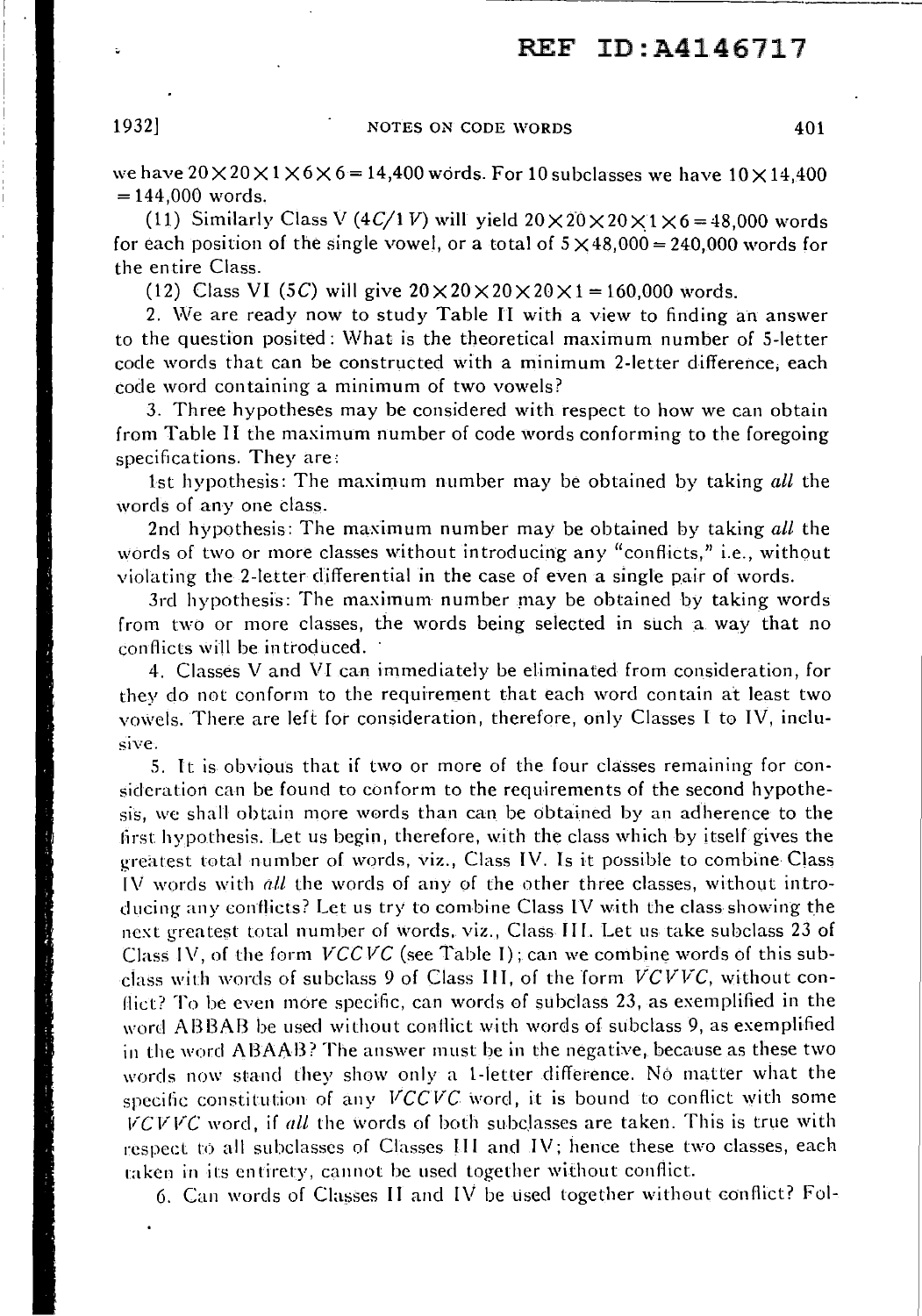## 402 Notes on copie words [Aug.-Sept...]

lowing the same reasoning as in Paragraph 5, it will become apparent that they can. For, let us take any subclass of Class IV, subclass 23 for example, *VCCVC*, and combine it with any subclass of Class II, subclass 5 for example, *VCVVV;*  no conflicts can arise because the third and the fifth positions in these subclasses will always be occupied in the one case by two consonants, in the other case, by \_two vowels. Take another example: combine subclass 3, *VVVCV,* with subclass 25, *VCVCC*; again no conflicts can arise because the second and fifth positions in these two subclasses will always be occupied in the one case by two vowels, in the other, by two consonants. This holds for all the subclasses of Classes II and  $I\dot{V}$  when combined. Hence, the two classes can be used together without conflict, yielding a maximum total of  $6,480 + 144,000 = 150,480$  words.<sup>1</sup>

7. T.t is obvious that words of Class I cannot be included with words of -Classes IV and I I without producing tonflicts, since words of Classes **J** and II will show conflicts between themselves.

8. The only other· classes that migh.t be employed together in their en *ti* reties are Classes I and III, but they will yield a total of only  $44,496$  words. If, then, the maximum number of words is to be obtained by the association of complete classes, it will be by employing Classes II and IV in complete series, yielding a total of 150,480 words.

*9.* We are, however, not justified in calling this number the *maximum* number possible unless and until we can dispose of the third hypothesis set forth in paragraph 3: can the maximum number be obtained by taking *some* words from one class and adding *some* words from the other classes, the words being selected in stch a way that no words will conflict with one another.? Let us see.

J 0. \Ve have already associated Classes **11** and IV. \Ve cannot acid to the total number of words by taking any words from Class I. All that any Class I words can do is to *replace* words of Class-II, and that will not add to the total. As a matter of fact, it will decrease it. With Class III, however, the case is different. In rorming words of Class **11** we use\_, or need use, only six different consonants. Just as the words of Class I are formed by associations of one or another of six different vowels in each of the five positions, so the words of Class **11** use the same six vowels in four of the five positions, and six different consonants in the remaining position. Let us assume that the six different consonants used are BCDFCH.

11. In the two positions in the words of Class III where consonants are used, *all* the consonants are employed. As a consequence we can add a certain number of words from Class III without conflicting with any of the words of Class II. Thus, we .shall have in Class **11.** say. tire word AEIOB. We can now lake AEITK, AEIKL, AEILM, AEIMN, etc., from Class III, and still preserve the 2-letter differential between the words of Class II and those of Class III.

12. There are fourteen consonants not employed in words of Class II, These

<sup>&</sup>lt;sup>1</sup> Credit for the association of: Class IV with Class II to produce the number  $150,480$  is due to Dr. L. H. Canfield, of the College of the City of New York.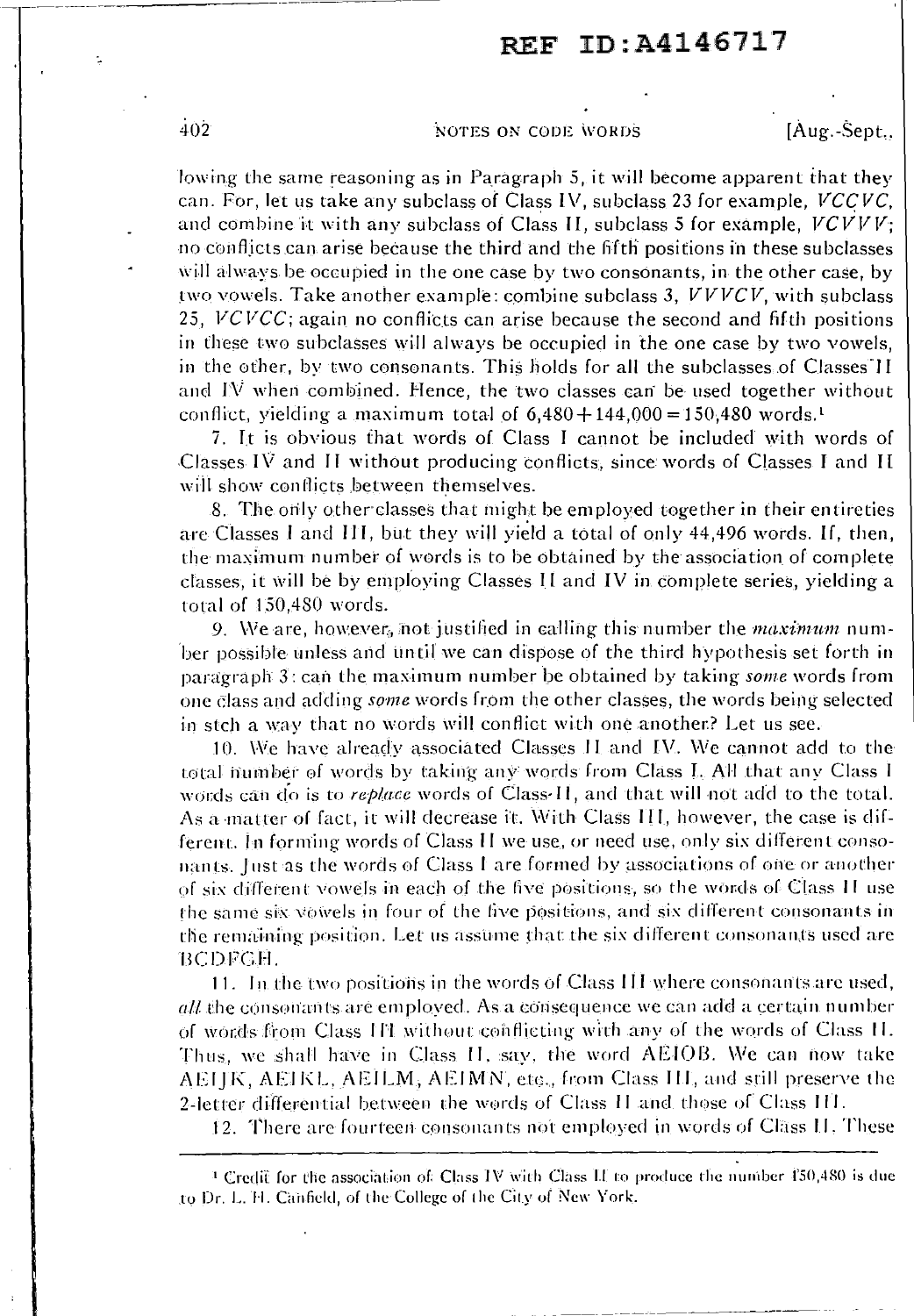## 1932] NOTES ON CODE WORDS 403

14 consonants will form  $6 \times 6 \times 6 \times 14 = 3,024$  combinations, which when multiplied by the ten possible positions of the two consonants in each word will yield 30,240 Class III words. All these words can be used with the complete series of words of Class II without interfering with the 2-letter differential.

13. \Ve have, however, in addition to the complete set of words of Class Ir, used, in obtaining our I 50,480 words, a complete set of words of Class IV. Before concluding that the 30,240 words just obtained can be added to our total, we must see whether they or any of them conflict with the Class IV words.

14. Both Class III and Class IV, at those places in their words where they employ consonants, use, for the complete set of words, the full number of twenty consonants. The only difference between a word of Class Ill and one of Class IV is that at one point where a word of Class Ill has a vowel a word of Class IV will have a consonant. It is therefore impossible to add words of Class. JI I to a complete set of words of Class IV .. \Ve can *substitute* a word of Class I I I for one of Class IV, but this is an even exchange and will not increase our word total. If, then, we increase our word total by adding, to the words of Class IJ, non-conflicting words from Class III, we lose one word from Class IV for each word so added, and at the end we are exactly where we were before.

15. One possibility remains: it might be possible to omit *some* of the words of Class II or Class IV and substitute for each word so omitted more than one word from Class I or Class III. But if we replace any word of Class II by a word of Class I, we lose five words in Class II for each one that is taken for such replacement in Class I. And if we replace any word of Class II by a word of Class  $111$ , we shall gain ten words in Class III for every five so replaced in Class  $H$ but we shall lose ten words of Class IV for every ten words taken from Class III. That is, for every ten words gained, 15 are lost as a. result of the substitution.

16. It has been shown that we can obtain 150,480 words by using all the words of Class II and all those of Class IV. This total cannot be increased by adding words of Class I or Class III. Neither can it be increased by dropping some of the words of Class II or Class IV and adding a greater number of Class l or Class I 11. That is, it cannot be increased at all. and is the maximum number obtainable.

## *Query I [*

The 2-letter difference code words of modern 5-letter codes are usually compiled by reference to tables known under various designations, such as "Permutation Table," "Mutilation Chart," "Error Detector Chart," etc. An example of a typical table is shown in Table 111 below. We shall refer to such a table as a cnde-word construction table.

The code words afforded by the foregoing table are formed from the table by combining three elements: (1) a pair of letters from section 1, (2) a single letter from section 2, and (3) a pair of letters from section 3; and the combination must be made according to the rule that the initial pair and the middle letter must lie in the same vertical line (extended), the middle letter and the final pair must lie in the same horizontal line (extended).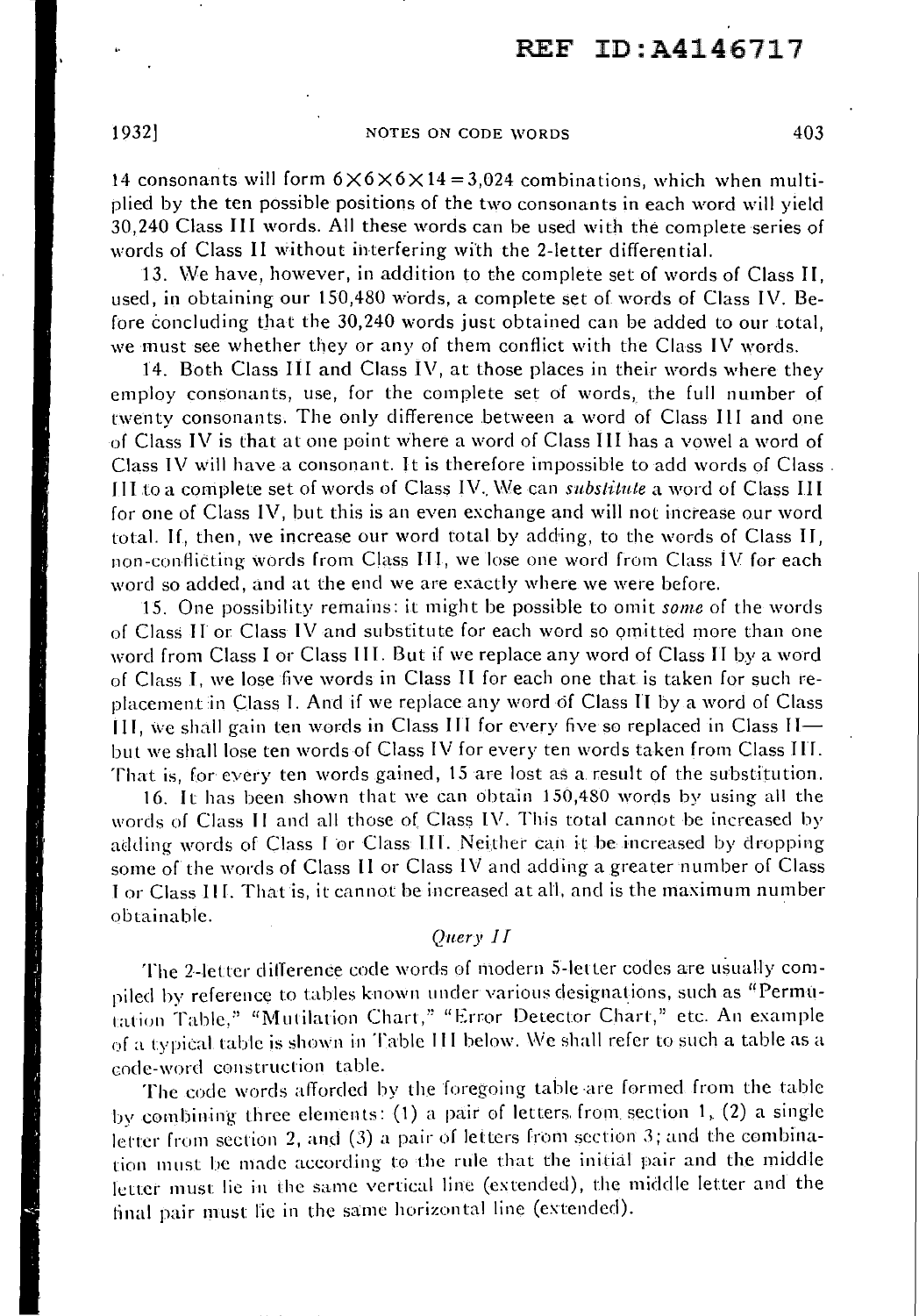NOTES ON CODE WORDS [Aug.-Sept.,

I

I

|                                                                                                                                                                                                                                                                                                                                    |                                                                                                                                                                                               |                                                                                                                                                                      |                                                                                                                                                                                                |                                                                                                                                                                                                                                                                    |                                                                                                                                                                                           |                                                                                                                                                                          |                                                                                                                                                        |                                                                                                                                                                               | Section 1                                                                                                                                                  |                                                                                                                                                      |                                                                                                                                                         |                                                                                                                                                             |                                                                                                                                                                                                  |                                                                                                                                                                  |                                                                                                                                                                             |                                                                                                                                                               |                                                                                                                                                                                    |                                                                                                                                                                 |                                                                                                                                                                             |                                                                                                                                                                           |                                                                                                                                                                    |                                                                                                                                                                                                                                                                                                                                                                                     |
|------------------------------------------------------------------------------------------------------------------------------------------------------------------------------------------------------------------------------------------------------------------------------------------------------------------------------------|-----------------------------------------------------------------------------------------------------------------------------------------------------------------------------------------------|----------------------------------------------------------------------------------------------------------------------------------------------------------------------|------------------------------------------------------------------------------------------------------------------------------------------------------------------------------------------------|--------------------------------------------------------------------------------------------------------------------------------------------------------------------------------------------------------------------------------------------------------------------|-------------------------------------------------------------------------------------------------------------------------------------------------------------------------------------------|--------------------------------------------------------------------------------------------------------------------------------------------------------------------------|--------------------------------------------------------------------------------------------------------------------------------------------------------|-------------------------------------------------------------------------------------------------------------------------------------------------------------------------------|------------------------------------------------------------------------------------------------------------------------------------------------------------|------------------------------------------------------------------------------------------------------------------------------------------------------|---------------------------------------------------------------------------------------------------------------------------------------------------------|-------------------------------------------------------------------------------------------------------------------------------------------------------------|--------------------------------------------------------------------------------------------------------------------------------------------------------------------------------------------------|------------------------------------------------------------------------------------------------------------------------------------------------------------------|-----------------------------------------------------------------------------------------------------------------------------------------------------------------------------|---------------------------------------------------------------------------------------------------------------------------------------------------------------|------------------------------------------------------------------------------------------------------------------------------------------------------------------------------------|-----------------------------------------------------------------------------------------------------------------------------------------------------------------|-----------------------------------------------------------------------------------------------------------------------------------------------------------------------------|---------------------------------------------------------------------------------------------------------------------------------------------------------------------------|--------------------------------------------------------------------------------------------------------------------------------------------------------------------|-------------------------------------------------------------------------------------------------------------------------------------------------------------------------------------------------------------------------------------------------------------------------------------------------------------------------------------------------------------------------------------|
| ad<br>bd<br>be<br>ce<br>df<br>cf.<br>dg<br>eg<br>fh<br>eh<br>fi<br>gi<br>хi<br>hi<br>ik<br>hk<br>ïF<br>jl<br>jın<br>km<br>ka<br>la<br>łb.<br>ារាង<br>mc<br>ng<br>nr<br>or<br>os<br>ps.<br>DU.<br>qt<br>àп<br>`ru.<br>ΓV<br>٠sv٠<br>3Ŵ<br>tw<br>4x.<br>ux<br>uy<br>vy<br>vz.<br>wz<br>wn<br>xn<br><b>XO</b><br>yo<br>УP<br>zp<br>zq | ae<br>bi<br>$\frac{c}{dh}$<br>ei<br>fj<br>gk<br>$\overline{h}$<br>im<br>ja<br>kb<br>Ic.<br>md<br><b>IS</b><br>ot<br>pu<br>άv<br>rw<br>3X<br>ty<br>tiz.<br>vn<br>$w_0$<br>хp<br>$\frac{y}{z}r$ | $\frac{bg}{ch}$<br>di<br>ej<br>fk<br>gl<br>hm<br>ia<br>jb<br>kc<br>И<br>me<br>m<br>ou<br>Dν<br>ow<br>rx<br>sy<br>ιż<br>un<br>V0<br>WD.<br>x <sub>0</sub><br>yг<br>29 | ag<br>bh<br>ci<br>dj<br>ek<br>$\mathbf{u}$<br>gm<br>ha.<br>ib<br>jc<br>kd<br>lė.<br>mſ<br>nu<br>ov<br>pw<br>QX<br>ry.<br>97.<br>Ür<br>uó<br>vр<br>wq<br>$\mathbf{x}$ r<br>$_{\rm zt}^{\rm vs}$ | $\begin{array}{c}\n\mathbf{a}\mathbf{h} \\ \mathbf{b}\mathbf{i} \\ \mathbf{c}\mathbf{j} \\ \mathbf{d}\mathbf{k}\n\end{array}$<br>f m<br>Ŗа<br>hb<br>ic<br>jd<br>ke<br>Ïſ<br>mg<br>nv<br>ow<br>DX<br>qy<br>rż.<br>$3n$<br>ΊO<br>up<br>vq<br>wr<br>$x_3$<br>yt<br>zu | ai<br>bj<br>ck<br>dl<br>$_{\rm cm}$<br>fa<br>gb<br>hс<br>id<br>je<br>'kf<br>lg.<br>mh<br>nŵ<br>ox<br>py<br>qz<br>rn<br>50<br>tp<br>uq<br>٧ŕ<br>ws<br>xt<br>yu<br>$\mathbf{z}\,\mathbf{v}$ | aj<br>bk<br>cl<br>dm<br>ęа<br>fb<br>gc<br>hd<br>ie.<br>jĔ<br>kg<br>Hì.<br>mi<br>nx<br>oý<br>pz<br>qn<br>ro<br><b>SD</b><br>ιq<br>ur<br><b>vs</b><br>wt<br>xu<br>уv<br>ŻW | ы<br>cm<br>da<br>eb<br>fc<br>gd<br>he<br>if<br>jπ.<br>kh<br>li.<br>mj<br>ny<br>۰oz<br>pn<br>qo<br>ŕр.<br>sα<br>tr<br>us.<br>vt<br>wü<br>xv<br>yw<br>zx | bm<br>ca<br>db<br>ęc<br>ſd<br>ge<br>hf<br>ig<br>jh<br>li<br>m <sub>k</sub><br>nż<br>óπ<br>po<br>qp<br>rq<br>sr<br>t s<br>ut<br>vu<br>wÿ<br>$\mathbf{x}\mathbf{w}$<br>уx<br>zy | ba<br>cb<br>dc<br>ed<br>fe<br>gf<br>hg<br>ih<br>ii<br>ki<br>1k<br>ml<br>nn<br>09<br>pp<br>qq<br>rr<br>59<br>tt-<br>uu<br>ýν<br>ww<br>XX<br>$\frac{yy}{zz}$ | bo<br>сp<br>da<br>er<br>ſs<br>ğt<br>hu<br>iv<br>jw<br>kx.<br>ly.<br>mz<br>nb<br>оċ<br>pd<br>qe<br>rf<br>Sg<br>th<br>ui<br>vi<br>wk<br>xĽ<br>ym<br>za | bp<br>cq<br>dr<br>es<br>ft.<br>gu<br>hv<br>iw<br>jx.<br>ky<br>1z.<br>mn<br>nc.<br>od<br>рe<br>qf<br>rg<br>sh<br>лi<br>ui<br>vk<br>wŀ<br>xm·<br>ya<br>zb | ci.<br>Pd<br>ds<br>et.<br>ſu<br>gv<br>hw<br>iх<br>jу<br>kż<br>In<br>mo<br>nd<br>oe<br>рf<br>៊ាន<br>.rh<br>Si.<br>-1j<br>uk<br>vl<br>wn<br>xа<br>$rac{y}{z}$ | $\mathbf{b}$<br>$\mathbf{c}\mathbf{s}$<br>dı<br>eu<br>fv<br>gw<br>hx<br>iy<br>jż<br>kn<br>lo<br>mp<br>ne <sup>-</sup><br>οf<br>pg<br>∙ğh<br>ři.<br>S)<br>tk.<br>αI<br>vm<br>wa<br>xb<br>yc<br>źd | bs<br>čť<br>du<br>ev<br>ſw<br>gx<br>hy<br>iz.<br>jn<br>ko<br>lD<br>mą<br>пſ<br>og<br>ph<br>qi<br>rj<br>sk<br>ίľ<br>um<br>va<br>wb<br>x <sub>c</sub><br>'yd<br>ze | as<br>bt<br>cu.<br>dv<br>$_{\rm fx}^{\rm ew}$<br>gy<br>hz<br>in<br>jo<br>kp.<br>lq<br>mř<br>ng<br>oh<br>pi.<br>qj<br>rk<br>9Ì<br>'t m<br>'ua<br>-vb<br>wc<br>xd<br>ye<br>zf | bu<br>cv<br>dw<br>ex<br>fy<br>$g\bar{z}$<br>hn<br>io.<br>jp<br>κq<br>1r<br>ms<br>пi<br>oj<br>-pk<br>ql<br>ŕm<br>sa<br>tБ<br>uc<br>vd<br>we<br>xſ<br>Уg<br>-zh | au<br>bv<br>cw<br>dx<br>ey<br>fź<br>gn<br>ho<br>ijр<br>jα<br>kг<br>ls·<br>mt<br>ñh<br>oi<br>рj<br>qk<br>пI.,<br>sm<br>ta<br>цb<br>ΫC<br>wd<br>xc<br>yſ<br>$\mathbf{z}\,\mathbf{g}$ | bw<br>$\frac{cx}{dy}$<br>eż<br>fn.<br>go<br>hp<br>iq<br>jr<br>ks.<br>It.<br>mu<br>пj<br>ok:<br>рl<br>qm<br>ra<br>-sb<br>te<br>ud<br>ve.<br>wf<br>xg<br>ÿh<br>zi | bx<br>$_{\rm{dz}}^{\rm{cy}}$<br>ën<br>fo<br>gp<br>hq<br>ïг<br>js<br>kt<br>lu.<br>mv<br>nk<br>ol<br>pm<br>qa<br>rb<br><b>SC</b><br>td<br>ue.<br>vf<br>wg<br>xh<br>  yi<br>zj | $\frac{b_y}{c_z}$<br>$_{\rm fp}^{\rm eo}$<br>gq<br>hr<br>is<br>iŧ.<br>ku<br>lν<br>mw<br>ni.<br>om<br>pa<br>оb<br>re<br>sd<br>te<br>uf<br>$\frac{v}{w}$<br>x.<br>yj.<br>zk | $\frac{dy}{dx}$<br><i>U</i> a a a a a<br>Ìţ.<br>jų<br>kv<br>łw.<br>m.<br>пъ<br>$\alpha_{\rm i}$<br>pb<br>qe i<br>  rd<br>se<br>If<br>Цg<br>vh<br>wi<br>지<br>기<br>기 | <b>TABLE III</b><br>AN EXAMPLE OF A CODE WORD CONSTRUCTION TABLE.<br>Reproduced by permission of the Code Compiling Co., Inc., New York, publi<br>Liniversal Trade Code, 1921. All the cells in Section 1 and Section 3, many of which a<br>the original table, have been filled in with the proper pairs of letters by the present<br>meet the special requirements of this topic. |
| d<br>c                                                                                                                                                                                                                                                                                                                             | f.                                                                                                                                                                                            | $\mathbf g$                                                                                                                                                          | $\mathbf h$                                                                                                                                                                                    | $\mathbf{1}$                                                                                                                                                                                                                                                       | j.                                                                                                                                                                                        | k                                                                                                                                                                        | $\mathbf{1}$                                                                                                                                           | $\mathbf{n}$                                                                                                                                                                  | 'n                                                                                                                                                         | $\mathbf{o}$                                                                                                                                         | $\mathbf{p}$                                                                                                                                            | $\mathbf q$                                                                                                                                                 | $\mathbf r$                                                                                                                                                                                      | ۰ğ                                                                                                                                                               | $\mathbf t$                                                                                                                                                                 | $\mathbf{u}$                                                                                                                                                  | $\mathbf v$                                                                                                                                                                        | W                                                                                                                                                               | $\pmb{x}$                                                                                                                                                                   | $\mathbf{y}$                                                                                                                                                              | $\mathbf{z}$                                                                                                                                                       | ee ff<br>gg hh<br>ii.<br>ij<br>kk 11<br>dd<br>mm<br>on<br>DO<br>qp<br>rq<br>$-$ SF<br>ts<br>ut.<br>cc<br>bb                                                                                                                                                                                                                                                                         |
| т.<br>$\mathbf c$                                                                                                                                                                                                                                                                                                                  | $\mathbf{R}$                                                                                                                                                                                  | h                                                                                                                                                                    | ÷                                                                                                                                                                                              | j                                                                                                                                                                                                                                                                  | k                                                                                                                                                                                         | Τ.                                                                                                                                                                       | m                                                                                                                                                      | $\mathbf{n}$                                                                                                                                                                  | o.                                                                                                                                                         | n.                                                                                                                                                   | q.                                                                                                                                                      | $\mathbf r$                                                                                                                                                 | $\mathbf s$                                                                                                                                                                                      | $\mathbf{t}$                                                                                                                                                     | ū.                                                                                                                                                                          | v                                                                                                                                                             | $\mathbf{w}$                                                                                                                                                                       | $\mathbf x$                                                                                                                                                     | $\mathbf{y}$                                                                                                                                                                | 2                                                                                                                                                                         | -a                                                                                                                                                                 | .ed fe<br>ih<br>-ii<br>κſ<br>hg<br>kj<br>-dc<br>-ik<br>ml<br><b>us</b><br>cb<br>nv<br>ΩZ<br>m<br><b>QO</b><br>rp<br>-50<br>tr.<br>ba                                                                                                                                                                                                                                                |
| f<br>Д,                                                                                                                                                                                                                                                                                                                            | h                                                                                                                                                                                             | Ā.                                                                                                                                                                   | j.                                                                                                                                                                                             | k                                                                                                                                                                                                                                                                  | $\mathbf{1}$                                                                                                                                                                              | m                                                                                                                                                                        | $\mathbf n$                                                                                                                                            | $\mathbf{o}$                                                                                                                                                                  | $\mathbf{p}$                                                                                                                                               | $\mathbf{q}$                                                                                                                                         | $\mathbf r$                                                                                                                                             | $\mathbf{s}$                                                                                                                                                | $\mathbf{t}$                                                                                                                                                                                     | $\mathbf{u}^*$                                                                                                                                                   | $\bf v$                                                                                                                                                                     | w                                                                                                                                                             | $\mathbf{x}$                                                                                                                                                                       | ${\bf y}$                                                                                                                                                       | $\mathbf{z}$                                                                                                                                                                | a                                                                                                                                                                         |                                                                                                                                                                    | fd<br>-ih<br>db<br>cc<br>ġе<br>ig.<br>ki Jj<br>mk<br>nx<br>oy<br>DZ.<br>го<br>-SD.<br>ιq<br>ШF<br>qn<br>,ca<br>Ьm                                                                                                                                                                                                                                                                   |
| ĥ.<br>R.                                                                                                                                                                                                                                                                                                                           | ÷                                                                                                                                                                                             | Ĵ.                                                                                                                                                                   | Ĩк.                                                                                                                                                                                            | -1                                                                                                                                                                                                                                                                 | $\mathbf{m}$                                                                                                                                                                              | n                                                                                                                                                                        | $\circ$                                                                                                                                                | p                                                                                                                                                                             | q                                                                                                                                                          | $\Gamma$                                                                                                                                             | $\mathbf{s}$                                                                                                                                            | $\Lambda$                                                                                                                                                   | $\mathbf u$                                                                                                                                                                                      | $\bf v$                                                                                                                                                          | W                                                                                                                                                                           | $\bf x$                                                                                                                                                       | $\mathbf y$                                                                                                                                                                        | $\mathbf{z}$                                                                                                                                                    | $\mathbf a$                                                                                                                                                                 | b                                                                                                                                                                         | $\mathbf{c}$                                                                                                                                                       | if<br>eb<br>fc<br>sd.<br>he<br>kh li<br>mj<br>da<br>ĴК<br>nw<br>OX.<br>py<br>гn.<br>-qz<br>so<br>-tp.<br>ារោ<br>cm<br>'n                                                                                                                                                                                                                                                            |
| h<br>j.                                                                                                                                                                                                                                                                                                                            | Ĵ.                                                                                                                                                                                            | k                                                                                                                                                                    |                                                                                                                                                                                                | ${\bf m}$                                                                                                                                                                                                                                                          | $\mathbf n$                                                                                                                                                                               | $\Omega$                                                                                                                                                                 | p                                                                                                                                                      | q                                                                                                                                                                             | -r                                                                                                                                                         | $\bf{g}$                                                                                                                                             | t                                                                                                                                                       | u                                                                                                                                                           | $\mathbf v$                                                                                                                                                                                      | $\mathbf{w}$                                                                                                                                                     | $\pmb{\mathbf{x}}$                                                                                                                                                          | $\mathbf{y}$                                                                                                                                                  | $\mathbf{z}$                                                                                                                                                                       | $\bf a$                                                                                                                                                         | Þ                                                                                                                                                                           | $\mathbf{c}^*$                                                                                                                                                            | $\mathbf{d}$                                                                                                                                                       | ŤЬ<br>Te .<br>jf<br>kg lh<br>ea<br>gc<br>hd<br>mi<br>dm<br>nv<br>.ow<br>рx<br>c1<br>qy<br>rz.<br>-911<br>ιo<br>bk                                                                                                                                                                                                                                                                   |
| ÷i.<br>Ť.                                                                                                                                                                                                                                                                                                                          | k                                                                                                                                                                                             | $\mathbf{I}$                                                                                                                                                         | m                                                                                                                                                                                              | $\mathbf n$                                                                                                                                                                                                                                                        | $\mathbf 0$                                                                                                                                                                               | p                                                                                                                                                                        | q                                                                                                                                                      | ŗ                                                                                                                                                                             | Έ,                                                                                                                                                         | $\mathbf{t}$                                                                                                                                         | $\mathbf{u}$                                                                                                                                            | $\boldsymbol{\mathsf{v}}$                                                                                                                                   | $\bf w$                                                                                                                                                                                          | $\mathbf x$                                                                                                                                                      | ÿ                                                                                                                                                                           | $\mathbf{z}$                                                                                                                                                  | $\mathbf{a}$                                                                                                                                                                       | b                                                                                                                                                               | $\mathbf{c}$                                                                                                                                                                | d                                                                                                                                                                         | e                                                                                                                                                                  | id je<br>emî fa<br>gh he<br>kf lg<br>mh<br>nu<br>ov<br>pw<br>di<br>qx<br>$\mathbf{S}$<br>t n<br>ck<br>гу<br><b>uo</b><br>bi                                                                                                                                                                                                                                                         |
| k<br>j                                                                                                                                                                                                                                                                                                                             | $\blacksquare$                                                                                                                                                                                | $\mathbf{m}$                                                                                                                                                         | $\mathbf{n}$                                                                                                                                                                                   | $\mathbf{o}$                                                                                                                                                                                                                                                       | $\mathbf p$                                                                                                                                                                               | q                                                                                                                                                                        | $\mathbf r$                                                                                                                                            | $\,$ 3                                                                                                                                                                        | $\mathbf{t}$                                                                                                                                               | $\mathbf{u}$                                                                                                                                         | $\bf v$                                                                                                                                                 | $\bf w$                                                                                                                                                     | $\mathbf x$                                                                                                                                                                                      | $\mathbf{y}$                                                                                                                                                     | $\mathbf{z}$                                                                                                                                                                | $\mathbf a$                                                                                                                                                   | $\mathbf b$                                                                                                                                                                        | $\mathbf{C}'$                                                                                                                                                   | $\mathbf{d}$                                                                                                                                                                | e                                                                                                                                                                         |                                                                                                                                                                    | fm gà hb<br>ic<br>id.<br>ké<br>- If<br>dk<br>el.<br>mg<br>nt<br>ou<br>pv<br>cj<br>QW<br>TX.<br>- sy<br>ιz<br>bi                                                                                                                                                                                                                                                                     |
| k<br>T                                                                                                                                                                                                                                                                                                                             | $\mathbf{m}$                                                                                                                                                                                  | $\mathbf{n}$                                                                                                                                                         | $\bullet$                                                                                                                                                                                      | $\mathbf{p}$                                                                                                                                                                                                                                                       | $\mathbf{q}$                                                                                                                                                                              | $\Gamma$                                                                                                                                                                 | ${\bf s}$                                                                                                                                              | ٠t.                                                                                                                                                                           | $\mathbf{u}$                                                                                                                                               | $\mathbf{v}$                                                                                                                                         | $\bar{\mathbf{w}}$                                                                                                                                      | $\mathbf{x}$                                                                                                                                                | $\mathbf{y}$                                                                                                                                                                                     | $\mathbf{z}$                                                                                                                                                     | $\mathbf{a}$                                                                                                                                                                | b                                                                                                                                                             | $\mathbf c$                                                                                                                                                                        | d                                                                                                                                                               | e                                                                                                                                                                           | f                                                                                                                                                                         | $\mathbf{g}$                                                                                                                                                       | ek fl<br>gm ha<br>ib<br>jc<br>kd le<br>mf<br>dj<br>пš<br>ot<br>pи<br>rw sx<br>qv<br>-ty<br>uz<br>ci.<br>bh.                                                                                                                                                                                                                                                                         |
| $\mathbf{I}$<br>$\mathbf{m}$                                                                                                                                                                                                                                                                                                       | $\mathbf n$                                                                                                                                                                                   | $\dot{\mathbf{O}}$                                                                                                                                                   | $\hat{\mathbf{p}}$                                                                                                                                                                             | $\mathbf q$                                                                                                                                                                                                                                                        | $\mathbf r$                                                                                                                                                                               | $^{\circ}{\bf S}$                                                                                                                                                        | $\mathbf t$                                                                                                                                            | 'n.                                                                                                                                                                           | $\mathbf{v}$                                                                                                                                               | $\bf w$                                                                                                                                              | ×                                                                                                                                                       | $\mathbf{y}$                                                                                                                                                | $\mathbf{z}$                                                                                                                                                                                     | $\mathfrak{a}$                                                                                                                                                   | b                                                                                                                                                                           | $\mathbf c$                                                                                                                                                   | $\mathbf d$                                                                                                                                                                        | $\mathbf{c}$                                                                                                                                                    | $\mathbf{f}$                                                                                                                                                                | ġ.                                                                                                                                                                        | h                                                                                                                                                                  | gl hm<br>ia<br>сj<br>fk<br>jb<br>ke ld<br>me<br>di<br>nr<br>O3<br>pt<br><b>QU</b><br>ЛV.<br>ch<br>sw<br>рĸ                                                                                                                                                                                                                                                                          |
| $\mathbf{m}$<br>$\mathbf n$                                                                                                                                                                                                                                                                                                        | $\bullet$                                                                                                                                                                                     | $\mathbf{p}$                                                                                                                                                         | $\mathbf q$                                                                                                                                                                                    | ř.                                                                                                                                                                                                                                                                 | $\mathbf{.9}$                                                                                                                                                                             | t                                                                                                                                                                        | $\mathbf u$                                                                                                                                            | $\mathbf v$                                                                                                                                                                   | w                                                                                                                                                          | $\boldsymbol{\mathrm{x}}$                                                                                                                            | $\mathbf{y}$                                                                                                                                            | $\mathbf z$                                                                                                                                                 | $\mathbf{a}$                                                                                                                                                                                     | b                                                                                                                                                                | $\mathbf{\bar{c}}$                                                                                                                                                          | $\mathbf d$                                                                                                                                                   | $\mathbf{e}$                                                                                                                                                                       | f                                                                                                                                                               | $\mathbf g$                                                                                                                                                                 | h                                                                                                                                                                         |                                                                                                                                                                    | fj.<br>ci<br>gk<br>- hl<br>im<br>kb<br>dh<br>-ja<br>-lc<br>md<br>nq<br>OГ<br>DS:<br>ήt<br>ru.<br>. sv<br>1.W.<br>cg                                                                                                                                                                                                                                                                 |
| $\mathbf{n}$<br>o                                                                                                                                                                                                                                                                                                                  | $\mathbf{p}$                                                                                                                                                                                  | $\bf q$                                                                                                                                                              | $\mathbf{r}$                                                                                                                                                                                   | 8                                                                                                                                                                                                                                                                  | $\mathbf t$                                                                                                                                                                               | ù                                                                                                                                                                        | $\mathbf{v}$                                                                                                                                           | w                                                                                                                                                                             | $\boldsymbol{\mathrm{x}}$                                                                                                                                  | y                                                                                                                                                    | $\mathbf{z}$                                                                                                                                            | $\mathbf{a}$                                                                                                                                                | Þ                                                                                                                                                                                                | $\mathbf{C}$                                                                                                                                                     | đ                                                                                                                                                                           | $\mathbf c$                                                                                                                                                   | $\mathbf{f}$                                                                                                                                                                       | g                                                                                                                                                               | $\mathbf{h}$                                                                                                                                                                | $\mathbf{i}$                                                                                                                                                              |                                                                                                                                                                    | -eh<br>- fi<br>кj<br>hk<br>dg<br>.jm<br>ka<br>-16.<br>mc<br>np<br>oq<br>DF.<br>cf<br>rt.<br><b>SH</b><br>√uS<br>1V<br>be                                                                                                                                                                                                                                                            |
| $\bullet$<br>٠p                                                                                                                                                                                                                                                                                                                    | q                                                                                                                                                                                             | $\mathbf{r}$                                                                                                                                                         | s                                                                                                                                                                                              | A.                                                                                                                                                                                                                                                                 | $\mathbf{u}$                                                                                                                                                                              | $\mathbf{v}$                                                                                                                                                             | w                                                                                                                                                      | $\mathbf x$                                                                                                                                                                   | $\mathbf{y}$                                                                                                                                               | $\mathbf{z}$                                                                                                                                         | $\mathbf{a}$                                                                                                                                            | $\mathbf b$                                                                                                                                                 | $\mathbf c$                                                                                                                                                                                      | d.                                                                                                                                                               | $\mathbf c$                                                                                                                                                                 | $\mathbf{f}$                                                                                                                                                  | $\mathbf{K}$                                                                                                                                                                       | h                                                                                                                                                               | $\ddot{i}$                                                                                                                                                                  | $\mathbf{i}$                                                                                                                                                              | $\mathbf{k}$                                                                                                                                                       | -fh<br>તા<br>eg<br>gi<br>-hj<br>- Ia<br>km<br>mb<br>no<br>op<br>pq<br>qr<br>rs<br><b>SL</b><br>лń<br>ce<br>Ъd                                                                                                                                                                                                                                                                       |
| ġ.<br>p                                                                                                                                                                                                                                                                                                                            | $\mathbf{r}$                                                                                                                                                                                  | ġ                                                                                                                                                                    | $\mathbf{t}$                                                                                                                                                                                   | $\mathbf u$                                                                                                                                                                                                                                                        | $\mathbf v$                                                                                                                                                                               | w                                                                                                                                                                        | $\mathbf{x}$                                                                                                                                           | ٠ÿ                                                                                                                                                                            | $\mathbf{z}$                                                                                                                                               | а                                                                                                                                                    | b                                                                                                                                                       | $\mathbf c$                                                                                                                                                 | d                                                                                                                                                                                                | $\bf c$                                                                                                                                                          | $\mathbf{f}^*$                                                                                                                                                              | g                                                                                                                                                             | h                                                                                                                                                                                  | ÷                                                                                                                                                               | $\mathbf{j}$                                                                                                                                                                | ${\bf k}$                                                                                                                                                                 | Ť.                                                                                                                                                                 | de.<br>-ef-<br>Τg.<br>-gli<br>hi<br>ü<br>jk<br>kI<br>hn.<br>ma<br>nn<br>00<br>pp<br>rr.<br>cd<br>qq<br>88<br>tt.<br>.1111                                                                                                                                                                                                                                                           |
| $\mathbf{q}$<br>$\Gamma$                                                                                                                                                                                                                                                                                                           | ÷ġ.                                                                                                                                                                                           | $\mathbf{t}$                                                                                                                                                         | Æ.                                                                                                                                                                                             | $\bf v$                                                                                                                                                                                                                                                            | $\mathbf{w}$                                                                                                                                                                              | $\pmb{x}$                                                                                                                                                                | $\mathbf{y}$                                                                                                                                           | $\mathbf{z}$                                                                                                                                                                  | $\mathbf{a}$                                                                                                                                               | b                                                                                                                                                    | $\mathbf{c}$                                                                                                                                            | $\mathbf d$                                                                                                                                                 | $\mathbf{c}$                                                                                                                                                                                     | f.                                                                                                                                                               | $\mathbf{g}$                                                                                                                                                                | h                                                                                                                                                             | Ã.                                                                                                                                                                                 | Ĵ                                                                                                                                                               | k                                                                                                                                                                           | $\mathbf{1}$                                                                                                                                                              | m                                                                                                                                                                  | - lit<br>ob<br>eq<br>lir,<br>E <sub>2</sub><br>iù<br>my<br>na<br>pc<br>qd<br>re<br>sf<br>iv<br>kw.<br>- Ix<br>48<br>uh<br>-dp<br>co<br>ħп                                                                                                                                                                                                                                           |
| ${\bf s}$<br>$\mathbf{r}$                                                                                                                                                                                                                                                                                                          | $\mathbf t$                                                                                                                                                                                   | $\mathbf{u}$                                                                                                                                                         | $\mathbf{v}$                                                                                                                                                                                   | $\mathbf{W}$                                                                                                                                                                                                                                                       | $\hat{\mathbf{x}}$                                                                                                                                                                        | $\mathbf{y}$                                                                                                                                                             | $\mathbf{z}$                                                                                                                                           | $\mathbf a$                                                                                                                                                                   | b                                                                                                                                                          | ٠c.                                                                                                                                                  | d                                                                                                                                                       | $\mathbf{c}$                                                                                                                                                | $\mathbf{f}$                                                                                                                                                                                     | $\pmb{\mu}$                                                                                                                                                      | h                                                                                                                                                                           | Ť                                                                                                                                                             | $\mathbf{j}$                                                                                                                                                                       | k                                                                                                                                                               | $\mathbf{I}$                                                                                                                                                                | 111                                                                                                                                                                       | - ri                                                                                                                                                               | gr hê<br>- uf<br>do<br>ep<br>- fq<br>it.<br>ĴШ<br>k٧<br>oa<br>pb<br>qc<br>rd<br><b>6C</b><br>nġ.<br>١w<br>тих<br>11111<br>cir.                                                                                                                                                                                                                                                      |
| $\mathbf{S}$<br>t.                                                                                                                                                                                                                                                                                                                 | $\mathbf{u}$                                                                                                                                                                                  | $\mathbf{V}$                                                                                                                                                         | $\mathbf{W}^{\prime}$                                                                                                                                                                          | Â,                                                                                                                                                                                                                                                                 | ${\bf y}$                                                                                                                                                                                 | $\mathbf{z}$                                                                                                                                                             | a                                                                                                                                                      | $\mathbf b$                                                                                                                                                                   | $\mathbf{c}$                                                                                                                                               | d                                                                                                                                                    | $\mathbf{c}$                                                                                                                                            | $\mathbf{f}$                                                                                                                                                | $\mathbf{g}_i$                                                                                                                                                                                   | Ъ.                                                                                                                                                               | ÷                                                                                                                                                                           | Ĵ.                                                                                                                                                            | $\mathbf{k}$                                                                                                                                                                       | -1                                                                                                                                                              | $\mathbf{m}$                                                                                                                                                                | n.                                                                                                                                                                        | $\ddot{\mathbf{0}}$                                                                                                                                                | - fp<br>gq hr<br>dn<br>co<br>is<br>jι<br>ku<br>-lv<br>nl<br>om<br>Da<br>gb<br>TC.<br>sď<br>te.<br>-uf:<br>mw<br>$CZ^-$<br>b٧                                                                                                                                                                                                                                                        |
| $\mathbf{L}$<br>$\mathbf u$                                                                                                                                                                                                                                                                                                        | v                                                                                                                                                                                             | $\mathbf{w}$                                                                                                                                                         | $\mathbf x$                                                                                                                                                                                    | $\mathbf y$                                                                                                                                                                                                                                                        | $\mathbf{z}$                                                                                                                                                                              | $\mathbf{a}$                                                                                                                                                             | b.                                                                                                                                                     | ċ                                                                                                                                                                             | đ                                                                                                                                                          | e                                                                                                                                                    | Ŧ                                                                                                                                                       | $\mathbf{g}$                                                                                                                                                | h                                                                                                                                                                                                | ÷.                                                                                                                                                               | j.                                                                                                                                                                          | $\bf k$                                                                                                                                                       | ÷.                                                                                                                                                                                 | m                                                                                                                                                               | $\mathbf n$                                                                                                                                                                 | $\alpha$                                                                                                                                                                  | -n                                                                                                                                                                 | fσ<br>gp hq<br>jr.<br>js<br>mv.<br>nk<br>-ol<br>pm<br>rb sc<br>td<br>-dz<br>en<br>kt.<br>- Iu<br>$q_{\rm H}$<br><b>ue</b><br>cy<br>bх                                                                                                                                                                                                                                               |
| $\mathbf{u}$<br>v                                                                                                                                                                                                                                                                                                                  | $\mathbf{W}$                                                                                                                                                                                  | $\mathbf{x}$                                                                                                                                                         | $\mathbf{y}$                                                                                                                                                                                   | ʻz.                                                                                                                                                                                                                                                                | $\mathbf a$                                                                                                                                                                               | b                                                                                                                                                                        | $\mathbf{C}$                                                                                                                                           | đ                                                                                                                                                                             | $\mathbf c$                                                                                                                                                | $f_{\rm c}$                                                                                                                                          | $\boldsymbol{\Omega}$                                                                                                                                   | h                                                                                                                                                           | $\ddot{4}$                                                                                                                                                                                       | j.                                                                                                                                                               | ${\bf k}$                                                                                                                                                                   | T.                                                                                                                                                            | $\mathbf{n}$                                                                                                                                                                       | $\mathbf{u}$                                                                                                                                                    | $\circ$                                                                                                                                                                     | $\mathbf{p}$                                                                                                                                                              | $\mathbf{q}$                                                                                                                                                       | ok<br>-fh<br>iq<br>rä<br>ez<br>$\mu$ o<br>- lip<br>jr<br>ks<br>-lt<br>mu<br>nj.<br>-pl<br>qm<br>sh<br>tc<br>ud<br>-dy<br>CX.<br>bw                                                                                                                                                                                                                                                  |
| w                                                                                                                                                                                                                                                                                                                                  | $\boldsymbol{\mathrm{x}}$                                                                                                                                                                     | y                                                                                                                                                                    | $\mathbf{z}$                                                                                                                                                                                   | à.                                                                                                                                                                                                                                                                 | $\mathbf{b}$                                                                                                                                                                              | $\mathbf{C}$                                                                                                                                                             | d                                                                                                                                                      | c                                                                                                                                                                             | $\mathbf{f}$                                                                                                                                               | R.                                                                                                                                                   | h.                                                                                                                                                      | $\mathbf{i}$                                                                                                                                                | j.                                                                                                                                                                                               | k                                                                                                                                                                | $\mathbf{1}$                                                                                                                                                                | $\mathbf{m}$                                                                                                                                                  | $\mathbf n$                                                                                                                                                                        | $\bullet$                                                                                                                                                       | $\mathbf{p}$                                                                                                                                                                | $\mathcal G$                                                                                                                                                              | $\mathbf{r}$                                                                                                                                                       | gn ho<br>nh<br>$^{\circ}$ O1<br>рÿ<br>r<br>-fz<br>ip.<br>ją<br>kr.<br>ls.<br>m<br>qk<br>sin ta<br>ub<br>ey<br>dx<br>cw.<br>bv                                                                                                                                                                                                                                                       |
| $\bf{W}$<br>$\bf x$                                                                                                                                                                                                                                                                                                                | $\mathbf y$                                                                                                                                                                                   | $\mathbf{z}$                                                                                                                                                         | $\mathbf{a}$                                                                                                                                                                                   | $\mathbf b$                                                                                                                                                                                                                                                        | $\mathbf{c}$                                                                                                                                                                              | ď                                                                                                                                                                        | e                                                                                                                                                      | $\mathbf{f}$                                                                                                                                                                  | 8                                                                                                                                                          | h                                                                                                                                                    | ÷.                                                                                                                                                      | j.                                                                                                                                                          | k                                                                                                                                                                                                | $\mathbf{I}$                                                                                                                                                     | $\mathbf{m}$                                                                                                                                                                | $\cdot \mathbf{n}$                                                                                                                                            | $\bullet$                                                                                                                                                                          | p                                                                                                                                                               | $\mathbf{q}$                                                                                                                                                                | $\mathbf{r}$                                                                                                                                                              | Ś                                                                                                                                                                  | iο<br>ni<br>oj<br>- tb<br>ex fy<br>gz hit<br>jμ<br>kg<br>ms<br>pk<br>αt<br>rm sa<br>uc<br>dw.<br>- Ir<br>CV.<br>bu                                                                                                                                                                                                                                                                  |
| $\mathbf x$<br>У.                                                                                                                                                                                                                                                                                                                  | $\mathbf{z}$                                                                                                                                                                                  | $\mathbf{a}$                                                                                                                                                         | $\mathbf b$                                                                                                                                                                                    | $\mathbf{c}$                                                                                                                                                                                                                                                       | $\mathbf d$                                                                                                                                                                               | $\mathbf c$                                                                                                                                                              | f.                                                                                                                                                     | $\mathbf g$                                                                                                                                                                   | h                                                                                                                                                          | $\mathbf i$                                                                                                                                          | $\mathbf{j}$                                                                                                                                            | k                                                                                                                                                           | $\mathbf{I}$                                                                                                                                                                                     | m.                                                                                                                                                               | $\mathbf n$                                                                                                                                                                 | $\mathbf{o}$                                                                                                                                                  | $\mathbf p$                                                                                                                                                                        | q                                                                                                                                                               | $\Gamma$                                                                                                                                                                    | <b>B</b>                                                                                                                                                                  |                                                                                                                                                                    | rk sl<br>in.<br>oh<br>рï<br>qj<br>'im úá<br>dv.<br>ew fx<br><b>RY</b><br>hz<br>-io<br>kp<br>-lg<br>mr<br>лg<br>cu                                                                                                                                                                                                                                                                   |
| $\mathbf{z}$<br>${\bf y}$                                                                                                                                                                                                                                                                                                          | $\mathbf{a}$                                                                                                                                                                                  | $\,$ h                                                                                                                                                               | $\mathbf c$                                                                                                                                                                                    | $\mathbf d$                                                                                                                                                                                                                                                        | $\mathbf{c}$                                                                                                                                                                              | $\mathbf{f}$                                                                                                                                                             | $\bf g$                                                                                                                                                | $\mathbf{h}$                                                                                                                                                                  | $\mathbf{i}$                                                                                                                                               | j.                                                                                                                                                   | k                                                                                                                                                       | $\mathbf{1}$                                                                                                                                                | $\mathbf{m}$                                                                                                                                                                                     | $\mathbf n$                                                                                                                                                      | $\alpha$                                                                                                                                                                    | $\mathbf{p}$                                                                                                                                                  | $\mathbf q$                                                                                                                                                                        | $\mathbf r$                                                                                                                                                     | $\mathbf{s}$ .                                                                                                                                                              |                                                                                                                                                                           | $\mathbf{p}$                                                                                                                                                       | ាម<br>Ďh.<br>qi<br>тj.<br>sk tl-um<br>ev fw<br>gx hy<br>iz.<br>ko<br>mq<br>-du<br>jn<br>Οg<br>ct<br>bs                                                                                                                                                                                                                                                                              |
| $\mathbf{Z}_i$<br>$\mathbf{a}$                                                                                                                                                                                                                                                                                                     | $\mathbf b$                                                                                                                                                                                   | $\mathbf c$                                                                                                                                                          | $\mathbf{d}$                                                                                                                                                                                   | $\mathbf{e}$                                                                                                                                                                                                                                                       | $\mathbf{f}$                                                                                                                                                                              | $\mathbf{g}$                                                                                                                                                             | h.                                                                                                                                                     | $\mathbf{j}$                                                                                                                                                                  | $\mathbf{j}$                                                                                                                                               | ${\bf k}$                                                                                                                                            | $\mathbf{1}$                                                                                                                                            | $\mathbf{m}$                                                                                                                                                | $\mathbf{n}$                                                                                                                                                                                     | $\mathbf{o}$                                                                                                                                                     | $\mathbf{p}$                                                                                                                                                                | ${\bf q}$                                                                                                                                                     | $\mathbf{r}$                                                                                                                                                                       | $\mathbf{S}$                                                                                                                                                    | $\mathbf t$                                                                                                                                                                 | u                                                                                                                                                                         | v                                                                                                                                                                  | ri.<br>nė<br>oſ<br>-gh-<br>sj.<br>⊤tk uil<br>eu fv<br>gw hx<br>iv<br>kn.<br>$m_{\rm D}$<br>pg<br>đt<br>iz<br>-lo<br>CS.<br>br                                                                                                                                                                                                                                                       |
| Þ<br>а.                                                                                                                                                                                                                                                                                                                            | $\mathbf{C}$                                                                                                                                                                                  | d                                                                                                                                                                    | $\mathbf{c}$                                                                                                                                                                                   | $\mathbf{f}$                                                                                                                                                                                                                                                       | $\mathbf{g}$                                                                                                                                                                              | ħ                                                                                                                                                                        | i.                                                                                                                                                     | j                                                                                                                                                                             | k.                                                                                                                                                         | $\mathbf{1}$                                                                                                                                         | $\mathbf{m}$                                                                                                                                            | $\mathbf{n}$                                                                                                                                                | $\mathbf{o}$                                                                                                                                                                                     | Ď                                                                                                                                                                | q                                                                                                                                                                           | $\mathbf r$                                                                                                                                                   | $\mathbf{S}$                                                                                                                                                                       | $\mathbf{t}$                                                                                                                                                    | $\mathbf{u}$                                                                                                                                                                | v                                                                                                                                                                         |                                                                                                                                                                    | pf<br>.nd<br>oe<br>rh.<br>- si<br>Аj.<br>— uk<br>.fu<br>hw<br>mo<br>qg<br>ds<br>et.<br>e v<br>bq<br>cr.                                                                                                                                                                                                                                                                             |
| b<br>$\mathbf c$                                                                                                                                                                                                                                                                                                                   | d.                                                                                                                                                                                            | $\dot{\mathbf{c}}$                                                                                                                                                   | f.                                                                                                                                                                                             | $\mathbf{g}$                                                                                                                                                                                                                                                       | h                                                                                                                                                                                         | -î                                                                                                                                                                       | j.                                                                                                                                                     | k                                                                                                                                                                             | -1                                                                                                                                                         | m                                                                                                                                                    | n.                                                                                                                                                      | $\mathbf{o}$                                                                                                                                                | $\mathbf{p}$                                                                                                                                                                                     | $\mathbf q$                                                                                                                                                      | $\mathbf r$                                                                                                                                                                 | ${\bf s}$                                                                                                                                                     | $\mathbf{t}$                                                                                                                                                                       | $\mathbf{u}$                                                                                                                                                    | $\mathbf{v}$                                                                                                                                                                | $\mathbf{w}$                                                                                                                                                              | $\mathbf{x}$                                                                                                                                                       | od<br>qf<br>-sh<br>- ti<br>- II<br>mn<br>nc<br>pe<br>rg.<br>– uj<br>gu<br>-hv.<br>ŤW<br>jx<br>dr<br>es.<br>CO.<br>bp                                                                                                                                                                                                                                                                |
| $\mathbf{c}$<br>đ                                                                                                                                                                                                                                                                                                                  |                                                                                                                                                                                               |                                                                                                                                                                      |                                                                                                                                                                                                |                                                                                                                                                                                                                                                                    |                                                                                                                                                                                           |                                                                                                                                                                          |                                                                                                                                                        |                                                                                                                                                                               | $\mathbf{m}$                                                                                                                                               | $\mathbf{n}$                                                                                                                                         | $\bullet$                                                                                                                                               | 'n                                                                                                                                                          | $\Omega$                                                                                                                                                                                         |                                                                                                                                                                  |                                                                                                                                                                             |                                                                                                                                                               | $\mathbf{u}$                                                                                                                                                                       | Â.                                                                                                                                                              | $\bf w$                                                                                                                                                                     |                                                                                                                                                                           |                                                                                                                                                                    | рd<br>rf.<br>sg th<br>cp dq<br>fs.<br>ŤМ<br>$^{\circ}$<br>ër<br>пi.<br>ես<br>jw.<br>kx.<br>-ly<br>mz<br>nb<br>qe<br>—ui<br>b <sub>0</sub>                                                                                                                                                                                                                                           |

i

------------------·~---~----------~---,..,--.------·------ .~0------------,.------------------------·---

## 1932] NOTES ON CODE WORDS

## TABLE Ill

## AN EXAMPLE OF A CODE WORD CONSTRUCTION TABLE.

| źk  | Уk<br>zì.        |    |     |      |     |     |       |           |     |     |      |       |       |                |              |            |     |           |     |                           |     |      |    |
|-----|------------------|----|-----|------|-----|-----|-------|-----------|-----|-----|------|-------|-------|----------------|--------------|------------|-----|-----------|-----|---------------------------|-----|------|----|
| У   | $\mathbf{z}$     |    | bb  | cc   | dd  | ee  | ff    | RR        | hh  | ü   | ij   | kk 11 |       | mm             | nz           | on         | pо  | qp        | rq  | $-57$                     | ts  | ut   | vu |
| ż   | a                |    | bа  | cb   | ٠dc | ed  | fe    | κſ        | hg  | ih  | ji   | ki    | łk    | ml             | ny           | oz         | pn  | GO.       | rn  | sq                        | ιr  | us   | ٧t |
| a   | Ъ.               |    | Ъm  | .ca  | db  | ec  | fd    | ġе        | hf  | ÷g  | ih   | ki.   | -Ji   | mk             | nx           | oy         | DZ  | qn        | ro  | sp                        | tα  | ur   | vs |
| b   | e i              |    | 'nl | cm   | da  | eb  | fc    | gd        | he  | if  | jк   | kh    | -li   | mi             | nw           | оx         | py  | Q2        | rn  | ŚO.                       | tD  | υa   | vr |
| c   | d.               |    | bk  | cl   | dm  | ea  | fb    | <b>ИС</b> | hd  | Te. | jľ   | kg    | -lh   | -mi            | nv           | ow         | ĎХ  | <b>ay</b> | rz  | $\mathbf{S}$ $\mathbf{H}$ | ιo  | .up  | vq |
| d   | e.               |    | bi  | ck   | di  | em  | fa    | gb        | hc  | ात  | ïе   | kf    | ٠lg   | mh             | nu           | o٧         | pw  | qx        | гу  | SZ                        | tn  | uo   | vp |
| e   | ìï               |    | bi  | cj   | dk  | cl  | fm ga |           | hb  | ic. | id   | kė    | Ħ     | mg             | m            | ou         | p٧  | αw        | TХ  | sy                        | ιz  | un   | vo |
| ſ   | $\mathbf{g}$     |    | bh. | ci.  | dj  | ek  | fl    | gm ha     |     | ib  | iс   | kd    | -le   | mf             | пš           | οι         | DШ  | qv        | rw  | 9x                        | tν  | uz   | vn |
| ġ   | h <sub>1</sub>   |    | ЪĽ  | ch   | di  | сj  | ſk    | еl        | hīn | ia  | ib   | kс    | kl    | me             | nr           | OS.        | DÙ  | qu        | ٠r٧ | sw                        | ŧκ  | uy.  | vz |
| h   | i i              |    | ы   | СĽ   | dh  | ci  | fi    | gk        | hl  | im  | - ja | kb    | łс    | md             | $\mathbf{n}$ | ог         | DS: | ήt        | ru  | 8V                        | tw. | ux   | vy |
| i   | i!               |    | be  | cf   | dg  | -eh | ſi    | яi        | hk  | il. | .im  | ka    | -lb   | mc             | np           | oq         | DF. | ۰ųs       | r٤  | su                        | 4V  | uw   | VX |
| j   | kι               |    | ы   | ce   | ता  | eg  | fli   | gi        | hj  | ïk  | -j1  | km la |       | mb             | no           | op         | pq  | qr.       | гs  | St.                       | Λü  | uv   | ٧V |
| k.  | ìΙ               | H  | bc  | cd   | de  | еſ  | Ϊĸ.   | -gli      | hi  | ü   | ik   | kI    | hn    | ma             | nn           | oo         | pp  | qq        | rг  | SS                        | tt  | an   | v٧ |
| 1.  | m                | Ŧ, | bп  | co   | dp  | cq  | ſг.   | ES.       | ht  | iй  | iv   |       | kw Ix | mv             | na           | ob         | DС  | ađ        | re  | sf                        | ΛØ  | uh   | vi |
| 111 | Ú.               |    | bz  | CIE. | do  | ėр  | fq    | RT.       | hä  | iı. | ńп   | k٧    | -lw   | mx             | 11111        | oa         | рb  | qc        | rd  | 6С                        | ιf  | 118  | vì |
| n   | o١               |    | b٧  | CZ.  | du  | co  | fø    | gu        | hr  | is  | jι   | ku    | ٦v    | mw             | nl           | опі        | pa  | ab        | ГC  | sd                        | te  | uf.  | ٧į |
| ö   | $\sigma_{\rm q}$ |    | bх  | cу   | dz. | en  | fο    | RD        | hq  | ĨЕ  | is.  | kι    | łц    | mv             | nk           | ωl         | pm  | qa        | rb  | -SC                       | ιd  | ue   | v. |
| D.  | $\mathbf{q}$     |    | bw  | CX.  | dy  | ez  | fh    | RO.       | lin | ίū  | ir   | ks    | Ιt    | mu             | nj           | ok         | ъI  | qm        | ra  | sh                        | tc  | ud   | v, |
| я   | τ!               |    | bv  | ew.  | dx  | ev  | ſz    | 1,11      | ho  | in  | jα   | k r   | ls    | m              | nh           | -01        | рŷ  | оk        | rl  | 9111                      | ta  | ub   | v  |
| r   | Ś.               |    | bū  | ev   | dw  | ex  | fy.   | gΖ        | h'n | iο  | ïυ   | kg    | -lr   | ms             | mï           | oj         | pk  | qΙ        | rm  | 52                        | ïЬ  | uc   | v  |
| s   | t.               |    | bt. | cu   | dv  | ew  | fх    | gу        | hz  | in  | jo   | kp    | -lg   | mr             | nu           | óh         | рi  | qj        | гk  | sì                        | ΊĎΙ | úá   | V  |
| t.  | u                |    | bš  | сt   | du  | ev  | ſŵ    | ŔХ        | hv  | iz. | in   | ko    | - Ip  | mà             | mf           | OR         | Ďh  | аi        | ΤÏ  | sk                        | -t1 | របរព |    |
| u   | $\mathbf{v}$     |    | hr  | CS.  | đt  | eu  | f٧    | <b>KW</b> | hх  | iv  | jz   |       | ku lo | $_{\rm m}$     | 'né          | оſ         | pg  | ah        | ۴i  | sï                        | tk  | πiΙ  | 'N |
| v   | W. 1             |    | ba  | cr.  | ds  | et  | քս    | RV.       | hw  | ĭх  | iv   | kz.   | ln    | mo             | .nd          | υe         | рf  | αĸ        | rh  | .si                       | τi  | uk   |    |
| w   | $\mathbf{x}$     |    | bp  | có   | dr  | es  | II.   | gü        | 'nν | iw  | jx   | k٧    | 1z    | m <sub>1</sub> | nc           | od         | ne  | αf        | rg. | .sh                       | τi  | ui   |    |
| x   | ŋ<br>v.          |    | bo  | CD.  | āû  | ër  | fs.   | пi        | tw  | ï۳  | iw   | kx    | - Iv  | mz             | nb           | $^{\circ}$ | rм  | ae        | rſ  | Sg                        | th  | ūί   |    |

**Section 2** Section 3 Section 3 Annual Section 3 Section 3 Annual Section 3 Section 3 Section 3 Section 3 Annual Section 3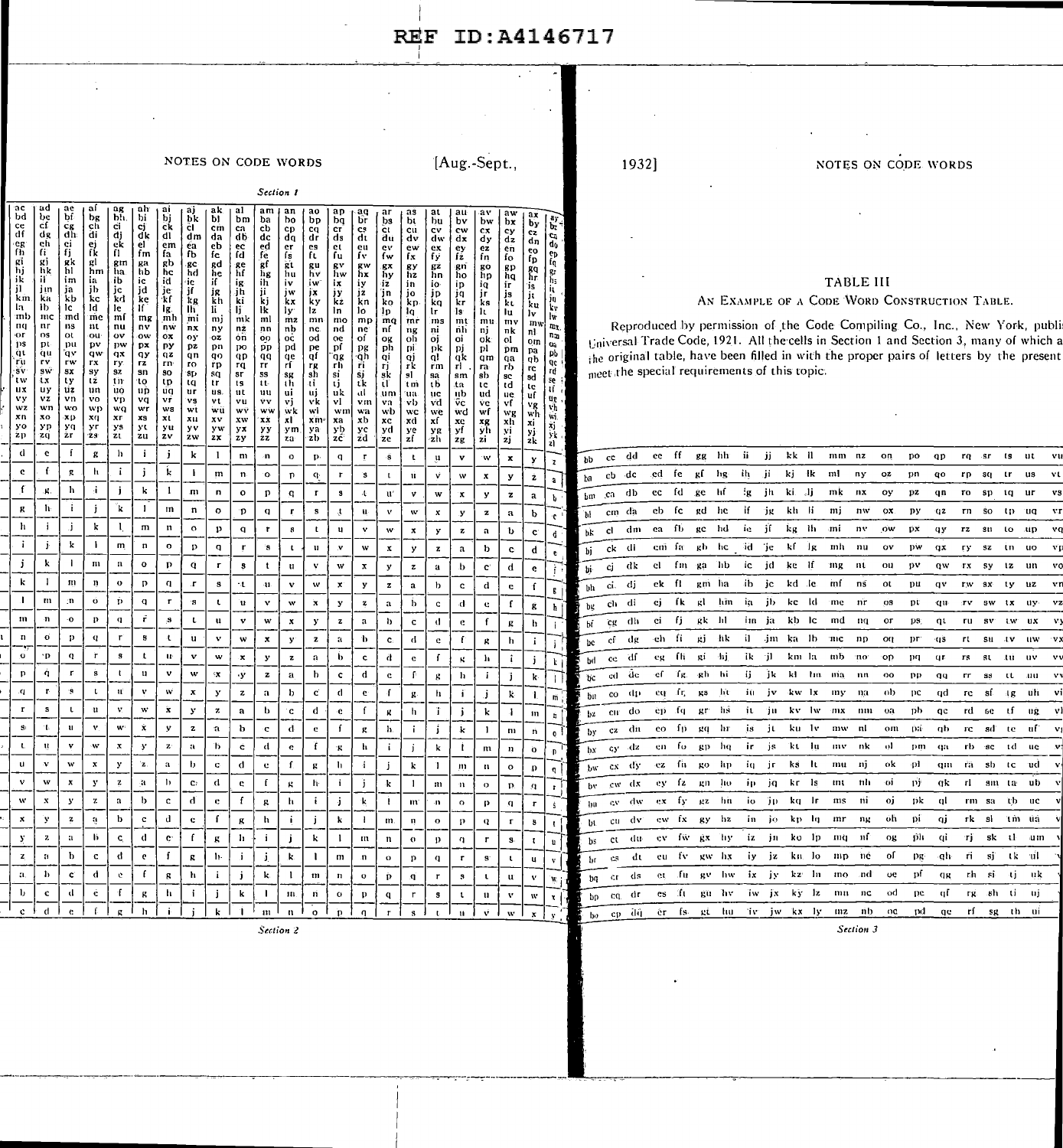# ,, REF ID:A4146717

406 NOTES ON CODE WORDS [Aug.-Sept.,

÷

Given a specific, completely-filled code-word construction table for constructing 5-letter words with a 2-letter difference, this question now arises: How many words are there of each of the six classes discussed under Query I?

### Solution

1. The initial step in the solution to this query consists in determining by actual count the number of words of the  $5V$  class in the table under investigation. Let us assume that in a certain· table this was found to be 236 words.

2. Words of the class  $4 V/1 \ddot{C}$  comprise five subclasses, according to the position of the consonant, (see Table I). Each of these subclasses will yield 1,296 2-letter difference words. Any word of the class *VVVVV* will eliminate one word from each of the foregoing subclasses of  $4V/1C$  words. For example, AEIOU would eliminate AEIOC, AEICU, AECOU, ACIOU, and CEIOU. If then, we use 236 five-vowel words, we shall have remaining  $1,296-236 = 1,060$ words in each of the five subclasses comprising the class  $4V/1C$ , making a total of  $5 \times 1,060 = 5,300$  words.

3. Words of the class  $3 V/2C$  comprise ten subclasses, according to the positions of the two consonants (see Table I). Each of these subclasses will yield 4,320 2-letter difference words. Certain subclasses of class  $4 V/1 C$  will conflict with certain subclasses of class  $3V/2C$ . For example, words of subclass 2, such as  $AEGOR$ , will conflict with words of subclass 7, such as  $AEGOR$ , as well as with words of subclass 8, such as AEQOR, of subclass 9, such as AQIOR, and of subclass  $10$ , such as QEIOR. Thus, each word of subclass 2 will eliminate *four* words from class  $3 V/2C$  words. Since there are 1,060 words of subclass 2 (*VVVC*) and  $4.320$  words in each of the subclasses 7, 8, 9 and 10, (see Table I) we shall have remaining in each of these four last-named subclasses the difference between  $4,320$  and  $1,060$ , which is  $3,260$  words. Applying the same reasoning to all the subclasses of class  $\Pi_{\sigma}$ , we draw up the following table:

### TABLE IV

| Subclass.              | $2 - VVVVC$ conflicts with        |                    | Subclass $3 - VVVCV$ conflicts with |
|------------------------|-----------------------------------|--------------------|-------------------------------------|
| $\bullet\bar{\bullet}$ | $7 - V V E C C$ , with            | Ù.                 | $7 - VVVCC$ , with                  |
| $\mathcal{C}$          | $8 - VV$ CVC, with                | 4                  | $T1 - VVGCV$ , with                 |
| A.                     | $9 - FCVVC$ , and with            | 44                 | $12 - VCV$ , and with               |
| 46,                    | $10-CVVVC$                        | $\boldsymbol{\mu}$ | 13—CVVCV                            |
|                        |                                   |                    |                                     |
|                        |                                   |                    |                                     |
|                        | Subleass $4-FFCFT$ conflicts with |                    | Subclass $5 - VCFV$ conflicts with  |
| -16                    | $S \rightarrow V V$ CVC with      | n                  | $9 - VCFVC$ , with                  |
| $\bullet\bullet$       | $H \rightarrow VFGCF$ , with      | 166                | $12 - VCVGV$ , with                 |
| i Maria I              | $14 - FCCVV$ , and with           | ٠í                 | $14 - VCCFV$ , and with             |

,Subclass  $f_0 = C V V V$  conflicts with

- יי<br>" 10-C *V V V(.',.* wir h
- 13-CVVCV, with
- a.  $15 - CFCVV$ , and with
	- $16-CCVVF$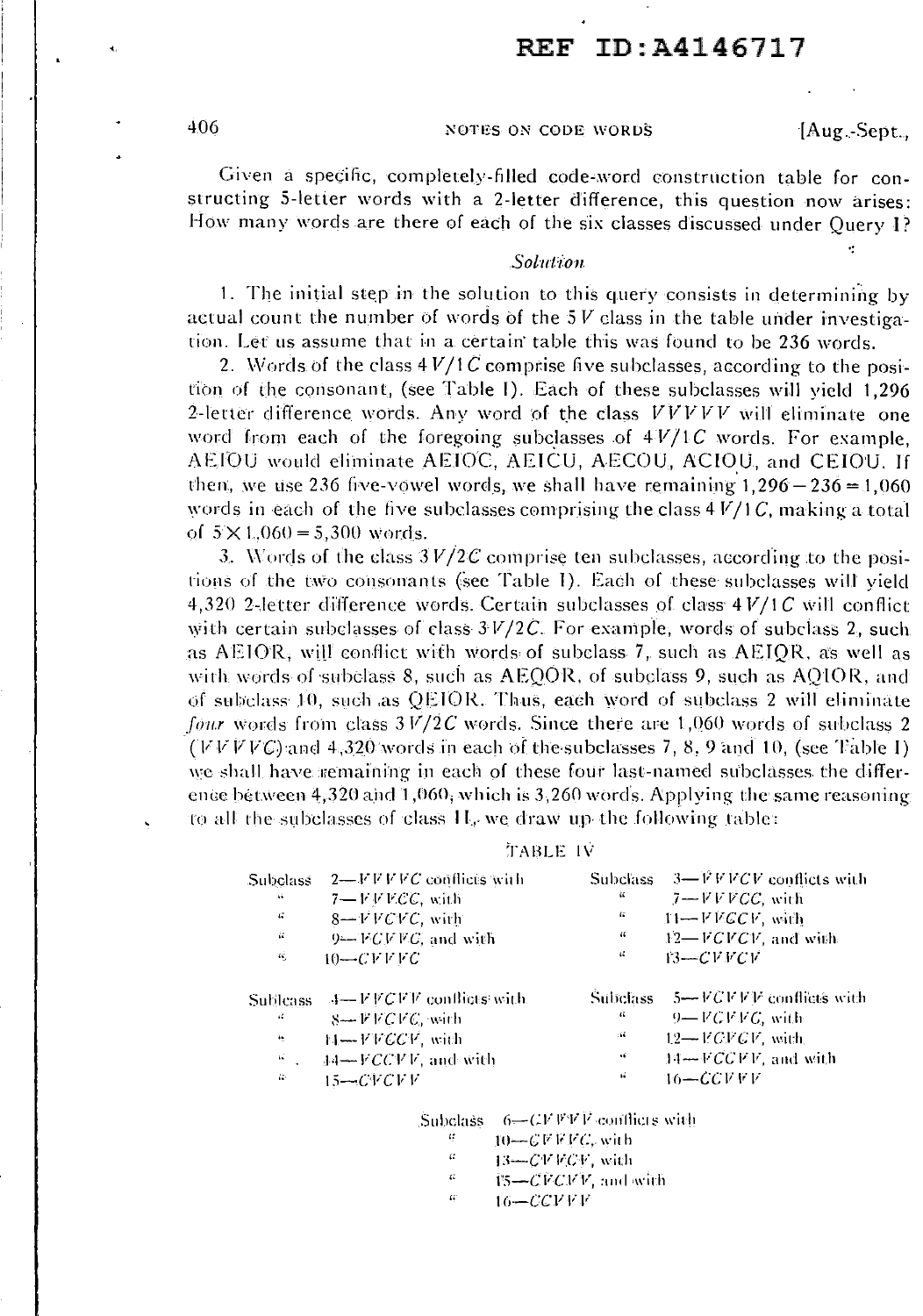## 1932] NOTES ON CODE WORDS *40i*

4. Each of the ten subclasses 7 to 16, inclusive, is here duplicated in conflicts; but we need, of course, to eliminate words only once, in order to dispose of the conflicts with retained words of subclasses 2 to 6, inclusive. Therefore, we shall have remaining in each of subclasses  $7$  to 16, inclusive,  $4,320-1,060$  or  $3,260$ words, and hence the total number remaining, after deduction for conflicts, for the whole of class III is  $3,260 \times 10$  or 32,600 words.

5. If we continue this process with the remaining classes of words, the following final results are obtained, shown in condensed mathematical form:

|       | <b>TABLE V</b>                                               |             |                     |              |
|-------|--------------------------------------------------------------|-------------|---------------------|--------------|
| Class | Description                                                  | Calculation |                     | No. of Words |
| T.    | (as found by actual count in a specific table) $=$<br>5 V -  |             |                     | 236          |
| П     | $4V/1C = 1,296 - 236 = 1,060$ ; $1,060 \times 5$             |             | $\Rightarrow$       | 5.300        |
| -111  | $3V/2C = 4,320 - 1,060 = 3,260; 3,260 \times 10$             |             | $\qquad \qquad =$   | 32,600       |
| Iν    | $2V/3C = 14,400 - 3,260 = 11,140; 11,140 \times 10$          |             | $=$                 | 111,400      |
| V     | $1 \frac{V}{4C} = 48,000 - 11,140 = 36,860; 36,860 \times 5$ |             | $\equiv$            | 184,300      |
| VI    | $5\text{ }C = 160,000 - 36,860 = 123,140$                    |             |                     | 123,140      |
|       |                                                              |             | Grand total 456,976 |              |

6. It will be noted that the grand total in the foregoing calculation checks, since  $26^4 = 456,976$ . In similar calculations applicable to any other code-word construction table, while the individual totals may vary (according to the number of 5 *V* words formed by the table), the grand total for a completely filled construction table must obviously be the same as that obtained above, viz., 456,976 words.

## *Query* I I I

Experience has shown that if a code contain two such code words as, for example, ABCDE and BACDE, confusion may arise from the accidental transposil'ion (in writing or telegraphing) of the letters A and H. It has accordingly been found advisable to construct codes so· that no two code words differing from each other merely in the transposition of two adjacent letters will be included in the same code. A code-word construction table affording code words which will show no transpositions of adjacent letters can, however, be made when the number of different letters,  $\lambda$ , used in its construction is odd. The English alphabet contains 26 letters. To drop one letter in order to make  $\lambda$  odd would reduce the total number of words available. We may, however, add an extra character to the alphabet, giving  $(\lambda + 1)$  characters, construct a table without transpositions, and their eliminate all words containing the extra character. This will leave only words containing the  $\lambda$  letters, and these will contain no transpositions. \·Ve shall, however, lose a certain number of words that can be made from  $\lambda$  letters. How many shall we lose?

### *So1u/,,ion*

1. We may experiment with the miniature  $(\lambda + 1)$  table below, where the extra character, added to the alphabet to make the  $\lambda$  letter alphabet a.  $(\lambda + 1)$ letter alphabet, is represented by the asterisk:

 $\mathbf{r}_l$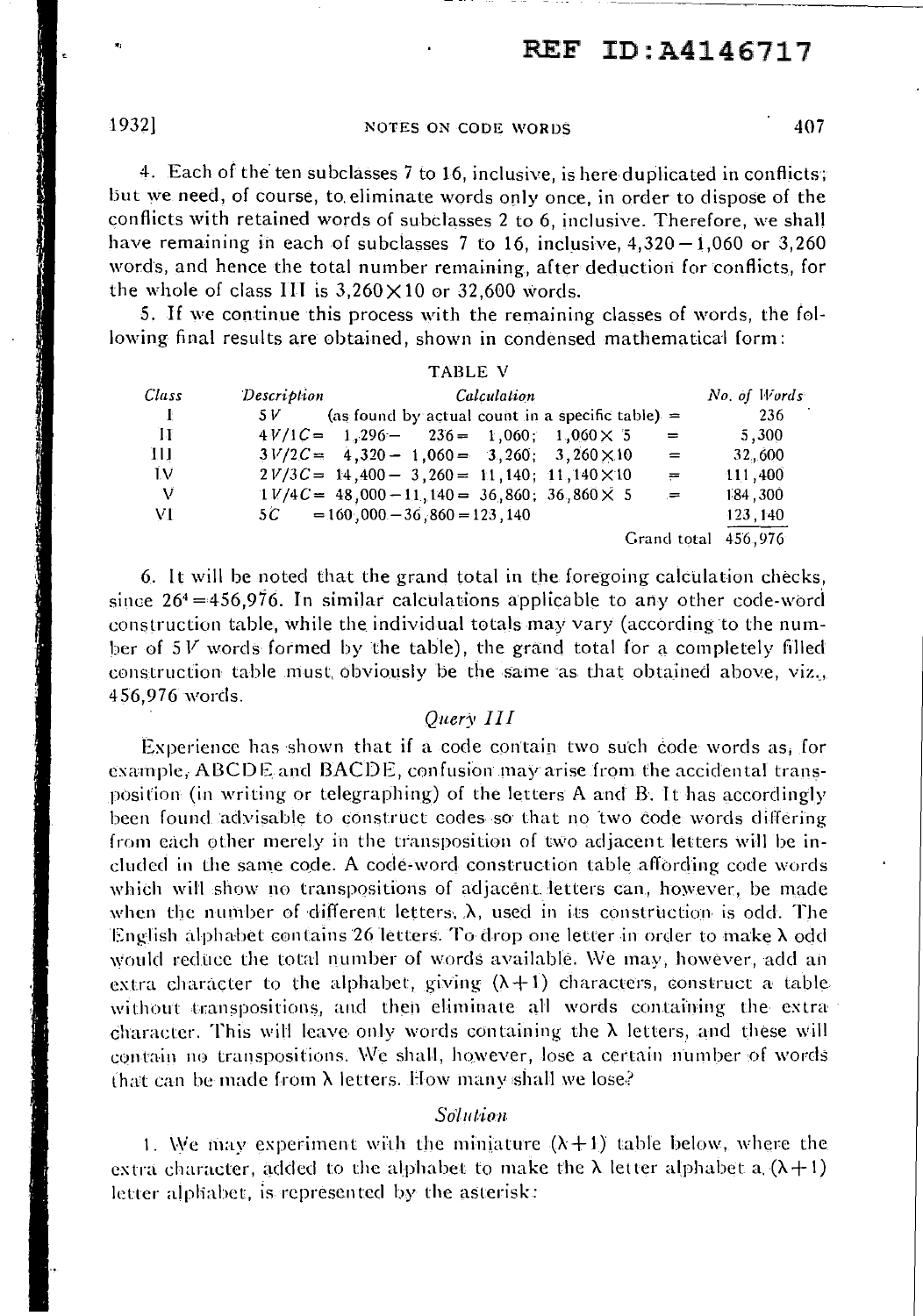RE~ **ID:A4146717** 

I

:1 j ,I i i I ! I  $\cdot$  $\vert$ i ·I  $\overline{\phantom{a}}$ ol I  $|\;|$ 

'!

I I i

 $\vert \ \vert$ 

| 408                            |                                                                                    |                                           |                                            | Section I                                         |                                                    |                                        | ٠                                           | <b>NOTES ON CODE WORDS</b><br>TABLE VI      |                                        |                                         |                                         |                                         |                                        |                                                          | [Aug.-Sept.,  |
|--------------------------------|------------------------------------------------------------------------------------|-------------------------------------------|--------------------------------------------|---------------------------------------------------|----------------------------------------------------|----------------------------------------|---------------------------------------------|---------------------------------------------|----------------------------------------|-----------------------------------------|-----------------------------------------|-----------------------------------------|----------------------------------------|----------------------------------------------------------|---------------|
| 1st and<br>2nd<br>٠<br>letters | AA.<br>$B$ <sup>B</sup><br>CC<br>DD<br>ΈE<br>FF<br>$^{\tiny{\text{+}}\, \text{+}}$ | AB<br>BC<br>СD<br>DE<br>EF<br>F÷<br>۰A    | AC<br>BÐ<br>ĊЕ<br>DF<br>Eэ<br>FA<br>*B     | <b>AD</b><br>BE.<br>CF<br>$D^*$<br>ЕA<br>FB<br>*C | AЕ<br>ВF<br>$\mathsf{C}^*$<br>DA<br>ЕB<br>FC<br>*D | AF<br>B*<br>CA<br>DB<br>ЕC<br>FD<br>۰E | $A^*$<br>BA<br>CB<br>DС<br>ЕÐ<br>FE<br>≁F   |                                             |                                        |                                         |                                         | $(\lambda = 6)$                         |                                        |                                                          | $\bullet.$    |
| 3rd<br>letter                  | А<br>B<br>C<br>D<br>Е<br>F<br>$\pmb{\ast}$                                         | B<br>$\mathbf C$<br>D<br>E<br>F<br>٠<br>A | $\mathbf C$<br>D<br>E,<br>F<br>*<br>A<br>B | D<br>E<br>F<br>۰<br>А<br>B<br>C                   | E<br>F<br>٠<br>A<br>$\mathbf{B}$<br>C<br>Ď         | F<br>٠<br>A<br>13<br>C<br>D<br>E       | 律<br>. A<br>B<br>$\mathbf C$<br>D<br>Е<br>F | AA<br>ΒA<br>CA<br>ÐА<br>ËA<br>FA.<br>$^*$ A | ВB<br>CB<br>DB<br>ЕB<br>ŦВ<br>*B<br>AВ | CC.<br>DС<br>EC<br>FC<br>۰C<br>AC<br>BС | ÐĎ<br>ED<br>FD<br>*D<br>AD.<br>ВD<br>CD | EE<br>FE<br>*E<br>AE.<br>ВE<br>CE<br>DË | FF<br>٠F<br>АF<br>ВF<br>СF<br>DF<br>EF | 手中<br>$A^*$<br>$B^*$<br>$\mathsf{C}^*$<br>D*<br>E,<br>F۴ | Section<br>ŦĤ |
|                                |                                                                                    |                                           |                                            | Section 11                                        |                                                    |                                        |                                             |                                             |                                        | 4th and 5th letters                     |                                         |                                         |                                        |                                                          |               |

<sup>I</sup>~~--------**........... <sup>111111111111111</sup>**

2. Examination of this miniature table of  $(\lambda + 1)$  characters, where  $\lambda$  is 6, will show that it can yield words containing only the original  $\lambda$  letters<sup>1</sup> as follows:

(1) One set of words having  $\lambda^2 + \lambda(\lambda - 1)(\lambda - 1)$  words

(2)  $(\lambda - 1)$  sets of words each having  $\lambda(\lambda - 1) + (\lambda - 1)(\lambda - 1)$  words

(3) One set of words having  $\lambda(\lambda - 1)(\lambda - 1)$  words

Adding all words we have:

 $\lambda^4 - \lambda^3 + \lambda^2 - \lambda + 1$  or  $\lambda^4 - (\lambda^2 + 1)(\lambda - 1)$ 

3. Now  $\lambda$  letters arranged in a construction table will give  $\lambda^4$  2-letter difference words. Hence, by adding the extra character to the table and eliminating words in which the extra character appears, we shall lose  $(\lambda^2+1)(\lambda-1)$  words.

4. Accordingly, if  $\lambda = 26$ , we shall lose from the complete vable for 26 letters  $(26^{\circ}+1)25=677\times25=16,925$  words. This leaves  $456,976-16,925=440,051$ \i'ords.

5. It may be interesting to know how many words will be eliminated by the process described, from the complete table based on  $(\lambda + 1)$  letters. This table will yield  $(\lambda + 1)^4$  words, which equals  $\lambda^4 + 4\lambda^3 + 6\lambda^2 + 4\lambda + 1$  words. As already shown, if we omit words containing the extra character, we shall have  $\lambda^4 - \lambda^3 + \lambda^2 - \lambda + 1$  words. Hence

I - --':·-·-·-----=--:-----.-.\_ -~--~----· ---~~--~ ----=---- --·~·------!

I I I'

<sup>&</sup>lt;sup>1</sup> One special case: must be considered. The added letter will appear twice in each column of Section I and twice in each row of Section III, except that there will be one column and one row respectively where it will appear only once. Should the agrangement of the code-word construction table as a whole he such that rhis one column and one row are not associated in forming words, one additional word will be lost. The deduction of the words from the total for  $\lambda$  letters will then he  $(\lambda^2+1)(\lambda-1)+1$  and rhe deduction from the total for  $\lambda+1$  letters will be  $5\lambda^3+5\lambda^2+5\lambda+1$ .